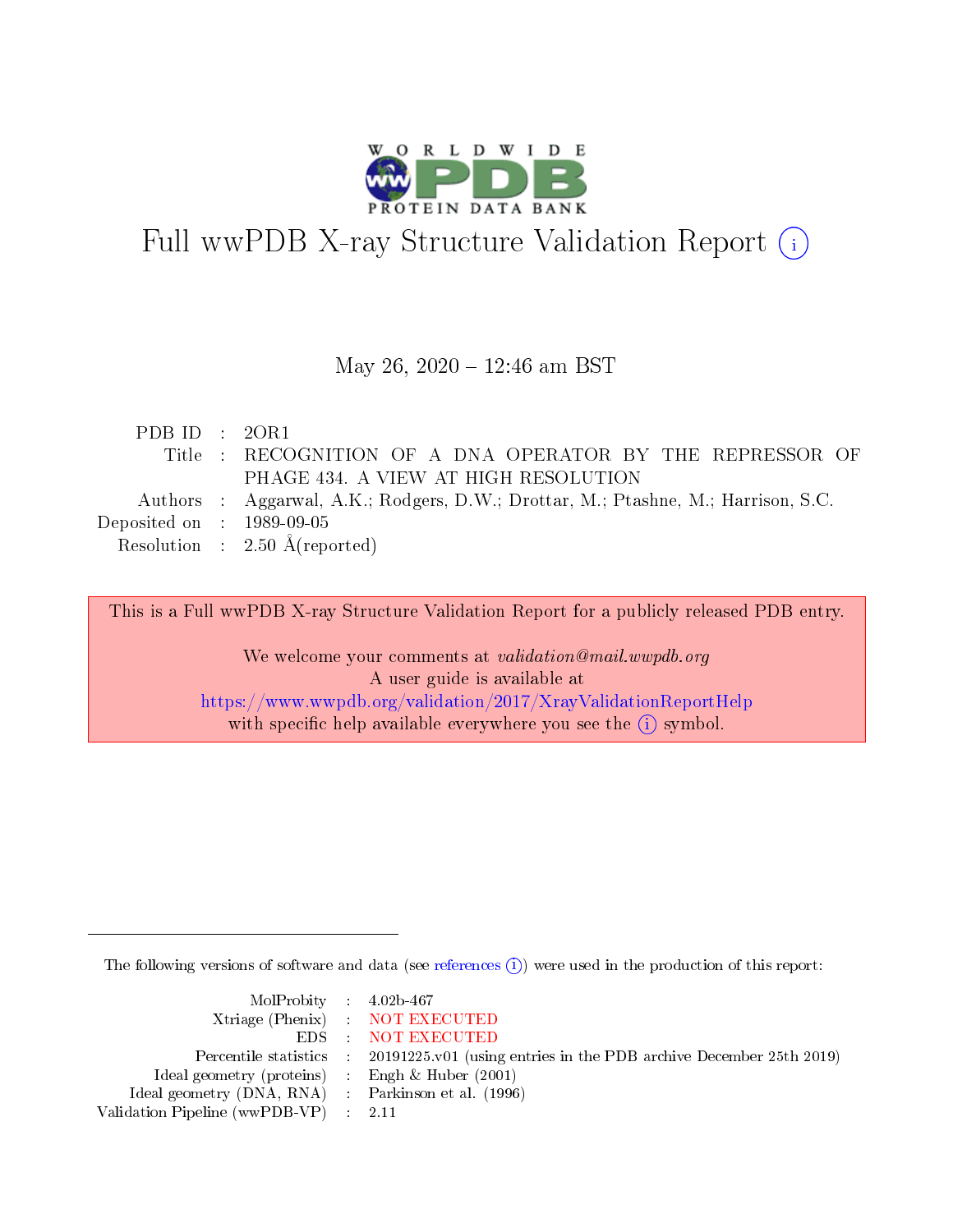# 1 [O](https://www.wwpdb.org/validation/2017/XrayValidationReportHelp#overall_quality)verall quality at a glance  $(i)$

The following experimental techniques were used to determine the structure: X-RAY DIFFRACTION

The reported resolution of this entry is 2.50 Å.

Percentile scores (ranging between 0-100) for global validation metrics of the entry are shown in the following graphic. The table shows the number of entries on which the scores are based.



| Metric                | Whole archive        | Similar resolution                                           |
|-----------------------|----------------------|--------------------------------------------------------------|
|                       | $(\#\text{Entries})$ | $(\#\text{Entries}, \text{resolution range}(\textup{\AA})\)$ |
| Clashscore            | 141614               | $5346$ $(2.50-2.50)$                                         |
| Ramachandran outliers | 138981               | $5231 (2.50 - 2.50)$                                         |
| Sidechain outliers    | 138945               | $5233(2.50-2.50)$                                            |

The table below summarises the geometric issues observed across the polymeric chains and their fit to the electron density. The red, orange, yellow and green segments on the lower bar indicate the fraction of residues that contain outliers for  $\geq=3$ , 2, 1 and 0 types of geometric quality criteria respectively. A grey segment represents the fraction of residues that are not modelled. The numeric value for each fraction is indicated below the corresponding segment, with a dot representing fractions  $\epsilon = 5\%$ 

Note EDS was not executed.

| Mol     | Chain | $\vert$ Length |           |     | Quality of chain |     |    |    |
|---------|-------|----------------|-----------|-----|------------------|-----|----|----|
|         | А     | 20             | 10%       | 25% |                  | 65% |    |    |
| ച       | B     | 20             | 5%<br>15% |     | 80%              |     |    |    |
| 3       |       | 69             | 7%        | 46% |                  | 29% | 9% | 9% |
| ച<br>k. | R     | 69             | 19%       |     | 45%              | 19% | 9% | 9% |

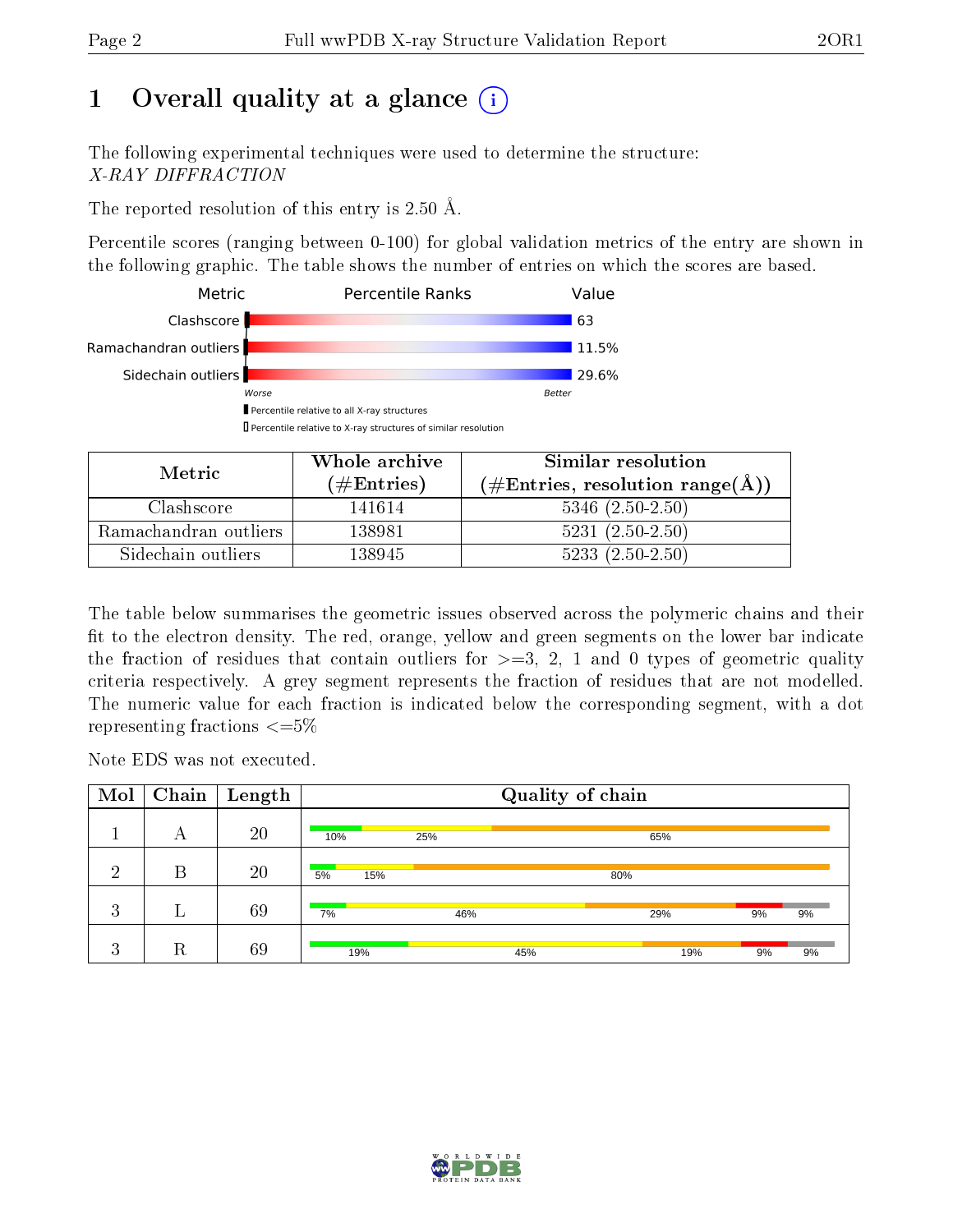# 2 Entry composition (i)

There are 4 unique types of molecules in this entry. The entry contains 1826 atoms, of which 0 are hydrogens and 0 are deuteriums.

In the tables below, the ZeroOcc column contains the number of atoms modelled with zero occupancy, the AltConf column contains the number of residues with at least one atom in alternate conformation and the Trace column contains the number of residues modelled with at most 2 atoms.

• Molecule 1 is a DNA chain called DNA  $(5)-D(*AP*AP*GP*TP*AP*CP*AP*AP*AP*AP*CP*$  $TP*TP*TP*CP*TP*TP*GP*TP*AP*T)-3'.$ 

| Mol | $\Box$ Chain $\Box$ | $\perp$ Residues | Atoms              |      |     |  |  | ZeroOcc   AltConf   Trace |  |
|-----|---------------------|------------------|--------------------|------|-----|--|--|---------------------------|--|
|     |                     | 20               | Total<br>$\rm 405$ | 107. | 70. |  |  |                           |  |

• Molecule 2 is a DNA chain called DNA  $(5)-D(*TP*AP*TP*AP*CP*AP*AP*GP*AP*AP*AP*AP*)$  $AP*GP*TP*TP*GP*TP*GP*TP*AP*CP*T)-3$ ').

| Mol | ${\bf Chain \mid Residues}$ | $\rm{Atoms}$ |       |  |  |  | $\text{ZeroOcc} \mid \text{AltConf} \mid \text{Trace}$ |  |
|-----|-----------------------------|--------------|-------|--|--|--|--------------------------------------------------------|--|
|     | 20                          | lotal<br>409 | 198 - |  |  |  |                                                        |  |

Molecule 3 is a protein called 434 REPRESSOR.

|  | Mol   Chain   Residues | Atoms       |           |  | $ZeroOcc \mid AltConf \mid Trace$ |  |  |
|--|------------------------|-------------|-----------|--|-----------------------------------|--|--|
|  | 63                     | Total C N O |           |  |                                   |  |  |
|  |                        | 484         | 301 90 93 |  |                                   |  |  |
|  | 63                     | Total C N   |           |  |                                   |  |  |
|  |                        | 484         | 301 90 93 |  |                                   |  |  |

• Molecule 4 is water.

| Mol | Chain   Residues | Atoms                                 | ZeroOcc   AltConf |
|-----|------------------|---------------------------------------|-------------------|
|     |                  | Total<br>$\circ$ O<br>6<br>6          |                   |
|     |                  | Total<br>$\left($<br>8<br>8           |                   |
|     | 18               | Total<br>$\left( \right)$<br>18<br>18 |                   |
|     | 12               | Total<br>$\left( \right)$<br>12<br>12 |                   |

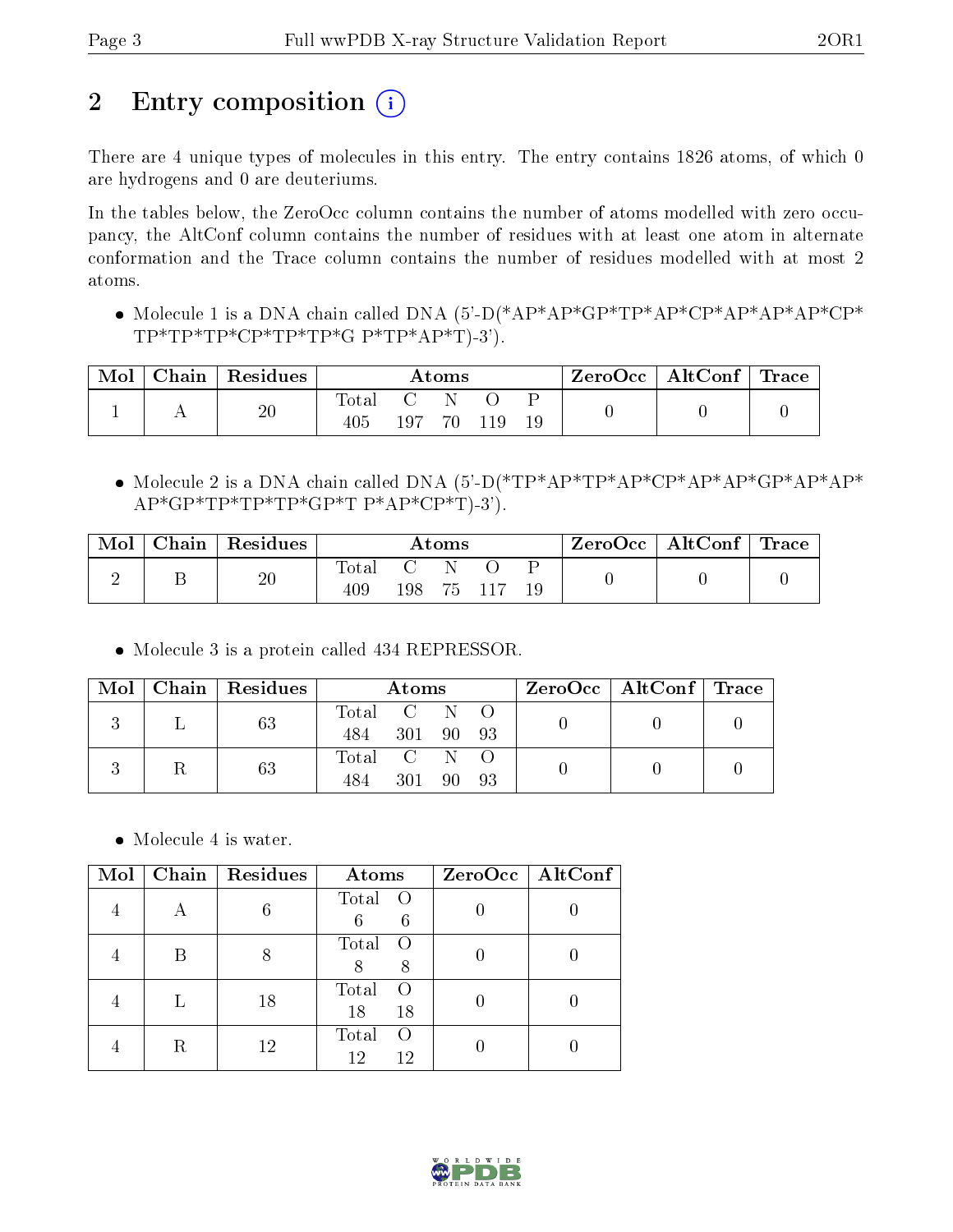## 3 Residue-property plots  $(i)$

These plots are drawn for all protein, RNA and DNA chains in the entry. The first graphic for a chain summarises the proportions of the various outlier classes displayed in the second graphic. The second graphic shows the sequence view annotated by issues in geometry. Residues are colorcoded according to the number of geometric quality criteria for which they contain at least one outlier: green  $= 0$ , yellow  $= 1$ , orange  $= 2$  and red  $= 3$  or more. Stretches of 2 or more consecutive residues without any outlier are shown as a green connector. Residues present in the sample, but not in the model, are shown in grey.

Note EDS was not executed.

• Molecule 1: DNA (5'-D(\*AP\*AP\*GP\*TP\*AP\*CP\*AP\*AP\*AP\*CP\*TP\*TP\*TP\*CP\*TP\*TP  $*G P*TP*AP*T$ )-3')





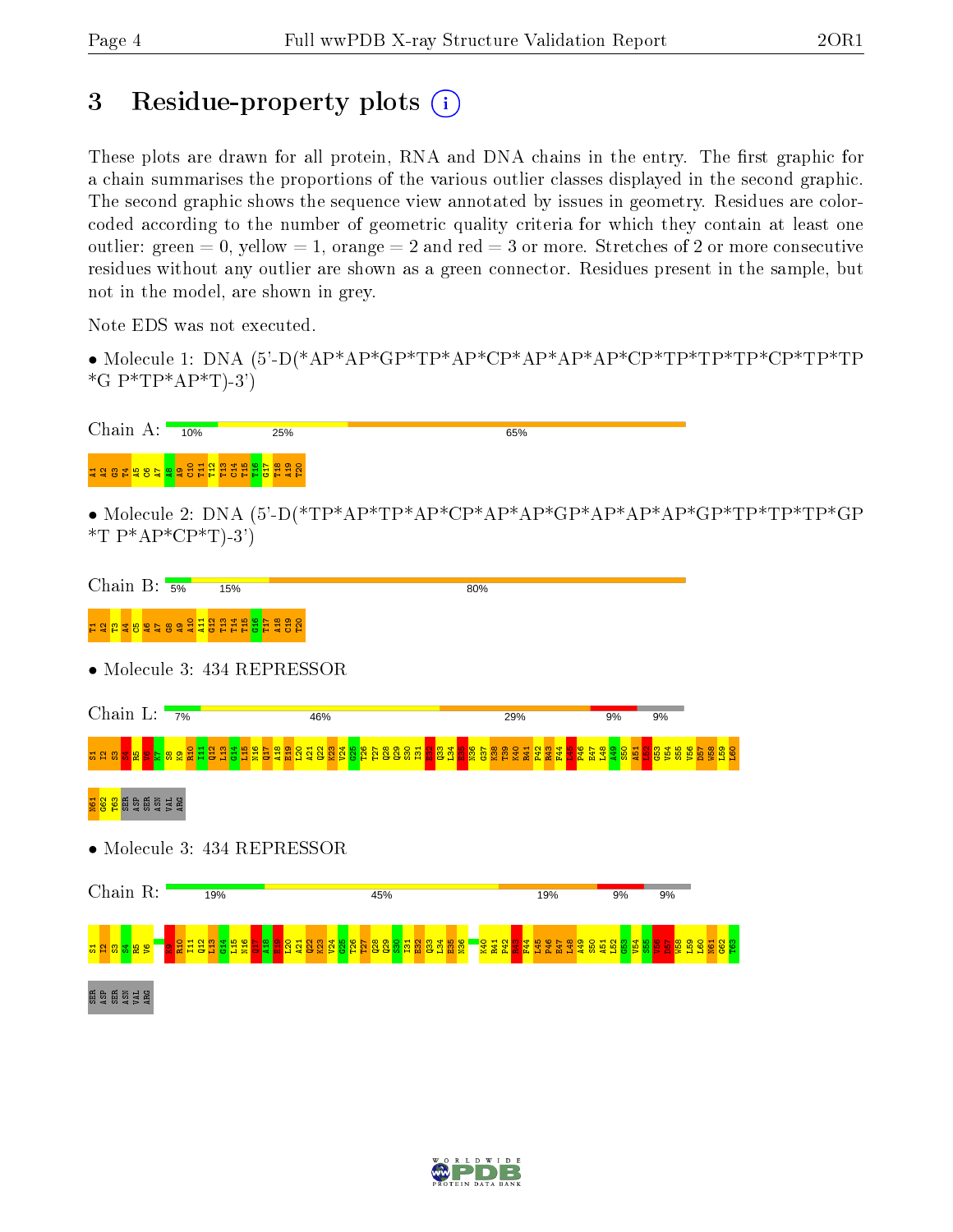## 4 Data and refinement statistics  $(i)$

Xtriage (Phenix) and EDS were not executed - this section is therefore incomplete.

| Property                               | Value                                           | Source    |  |
|----------------------------------------|-------------------------------------------------|-----------|--|
| Space group                            | P 21 21 21                                      | Depositor |  |
| Cell constants                         | $27.70\text{\AA}$<br>148.30Å<br>65.00Å          | Depositor |  |
| a, b, c, $\alpha$ , $\beta$ , $\gamma$ | $90.00^\circ$<br>$90.00^\circ$<br>$90.00^\circ$ |           |  |
| Resolution $(A)$                       | (Not available)<br>2.50                         | Depositor |  |
| % Data completeness                    | (Not available) $(Not available) - 2.50)$       | Depositor |  |
| (in resolution range)                  |                                                 |           |  |
| $\mathrm{R}_{merge}$                   | (Not available)                                 | Depositor |  |
| $\mathrm{R}_{sym}$                     | (Not available)                                 | Depositor |  |
| Refinement program                     | TNT                                             | Depositor |  |
| $R, R_{free}$                          | (Not available)<br>0.179                        | Depositor |  |
| Estimated twinning fraction            | $\overline{\text{No}}$ twinning to report.      | Xtriage   |  |
| Total number of atoms                  | 1826                                            | wwPDB-VP  |  |
| Average B, all atoms $(A^2)$           | 13.0                                            | wwPDB-VP  |  |

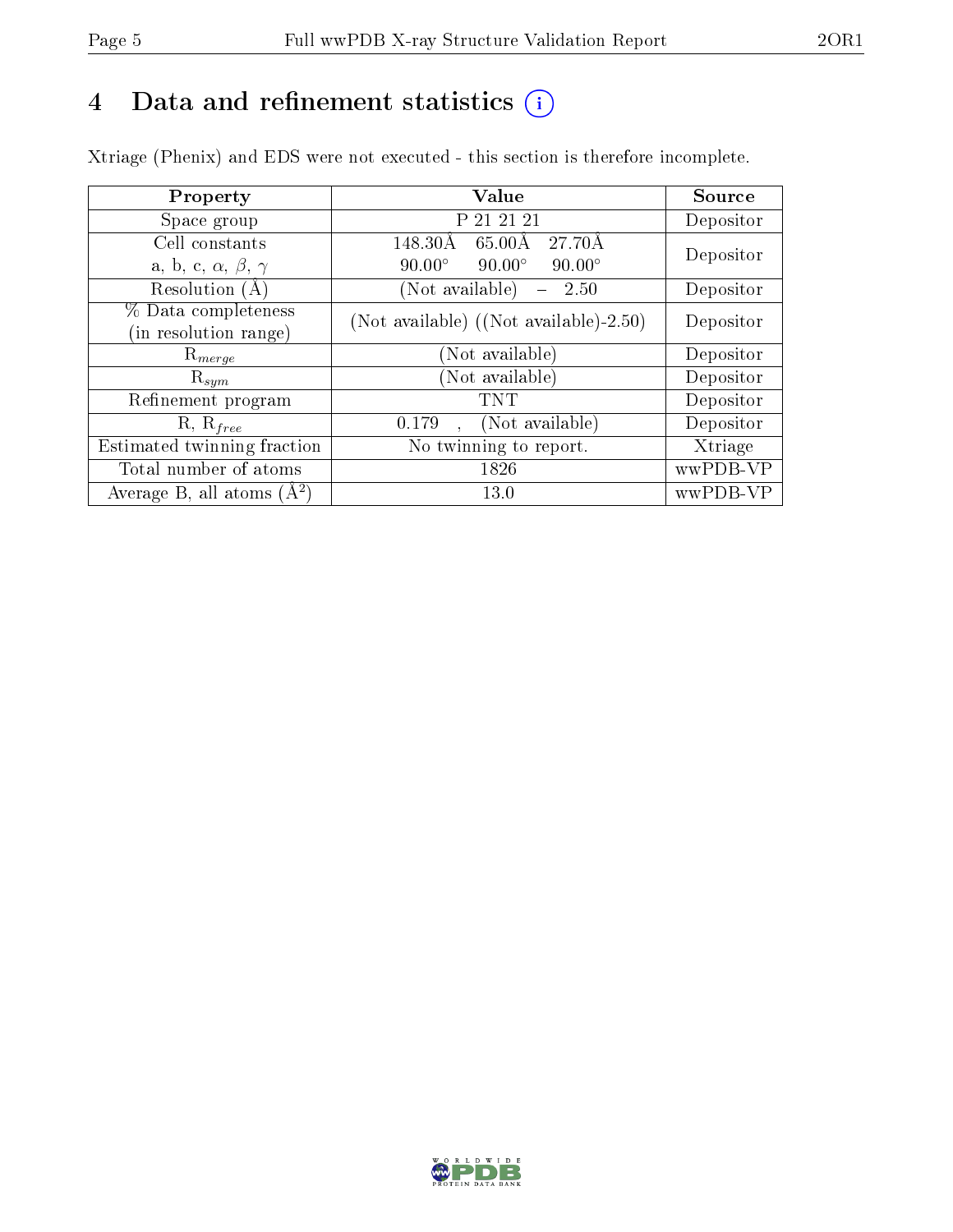# 5 Model quality  $(i)$

## 5.1 Standard geometry  $(i)$

The Z score for a bond length (or angle) is the number of standard deviations the observed value is removed from the expected value. A bond length (or angle) with  $|Z| > 5$  is considered an outlier worth inspection. RMSZ is the root-mean-square of all Z scores of the bond lengths (or angles).

| Mol           | Chain |      | Bond lengths        | Bond angles |                      |  |
|---------------|-------|------|---------------------|-------------|----------------------|--|
|               |       | RMSZ | $\ Z\  > 5$         | RMSZ        | $\ Z\  > 5$          |  |
|               |       | 1.98 | $14/453$ $(3.1\%)$  | 2.75        | $50/697$ $(7.2\%)$   |  |
| $\mathcal{D}$ | R     | 1.94 | $16/459$ $(3.5\%)$  | 2.54        | $45/707(6.4\%)$      |  |
| 3             |       | 1.01 | $2/488$ $(0.4\%)$   | 2.00        | $12/656$ $(1.8\%)$   |  |
| 3             | R.    | 1.09 | $4/488$ $(0.8\%)$   | 1.86        | $9/656$ $(1.4\%)$    |  |
| All           | АH    | 1.56 | $36/1888$ $(1.9\%)$ | 2.33        | $116/2716$ $(4.3\%)$ |  |

Chiral center outliers are detected by calculating the chiral volume of a chiral center and verifying if the center is modelled as a planar moiety or with the opposite hand.A planarity outlier is detected by checking planarity of atoms in a peptide group, atoms in a mainchain group or atoms of a sidechain that are expected to be planar.

|  | $\mid$ Mol $\mid$ Chain $\mid$ #Chirality outliers $\mid$ #Planarity outliers $\mid$ |
|--|--------------------------------------------------------------------------------------|
|  |                                                                                      |

| Mol            | Chain | Res            | <b>Type</b> | Atoms     | $Z_{\parallel}$ | Observed $(A)$ | $Ideal(\AA)$ |
|----------------|-------|----------------|-------------|-----------|-----------------|----------------|--------------|
| $\overline{2}$ | B     | 14             | DT          | $C3'-O3'$ | $-10.16$        | 1.30           | 1.44         |
| $\overline{2}$ | B     | 20             | DT          | $Cl'$ -N1 | $-9.98$         | 1.33           | 1.47         |
| 1              | А     | 7              | DA          | $N9-C4$   | 9.27            | 1.43           | 1.37         |
| 1              | A     | 11             | DT          | $C1'$ -N1 | $-9.01$         | 1.34           | 1.47         |
| $\mathbf{1}$   | A     | $\mathbf{1}$   | DA          | $N9-C4$   | $-8.85$         | 1.32           | 1.37         |
| 1              | А     | 15             | DT          | $N1-C2$   | $-8.36$         | 1.31           | 1.38         |
| 1              | А     | 15             | DT          | $C1'$ -N1 | $-7.78$         | 1.36           | 1.47         |
| $\mathbf{1}$   | А     | $\overline{2}$ | DA          | $N9-C4$   | $-7.59$         | 1.33           | 1.37         |
| $\mathbf{1}$   | А     | 9              | DA          | $N9-C4$   | $-7.33$         | 1.33           | 1.37         |
| $\overline{2}$ | B     | 15             | DT          | $C1'$ -N1 | $-6.93$         | 1.37           | 1.47         |
| $\overline{2}$ | B     | 8              | DG          | $N9-C4$   | $-6.74$         | 1.32           | 1.38         |
| $\overline{2}$ | B     | 4              | DA          | $C3'-O3'$ | $-6.73$         | 1.35           | 1.44         |
| $\overline{2}$ | B     | $\overline{7}$ | DА          | $N9-C4$   | $-6.70$         | 1.33           | 1.37         |
| $\mathbf{1}$   | А     | 20             | DT          | $C5-C6$   | $-6.63$         | 1.29           | 1.34         |
| $\overline{2}$ | B     | 3              | DТ          | $C3'-O3'$ | $-6.46$         | 1.35           | 1.44         |
| 3              | L     | 32             | GLU         | CD-OE2    | 6.17            | 1.32           | 1.25         |

All (36) bond length outliers are listed below:

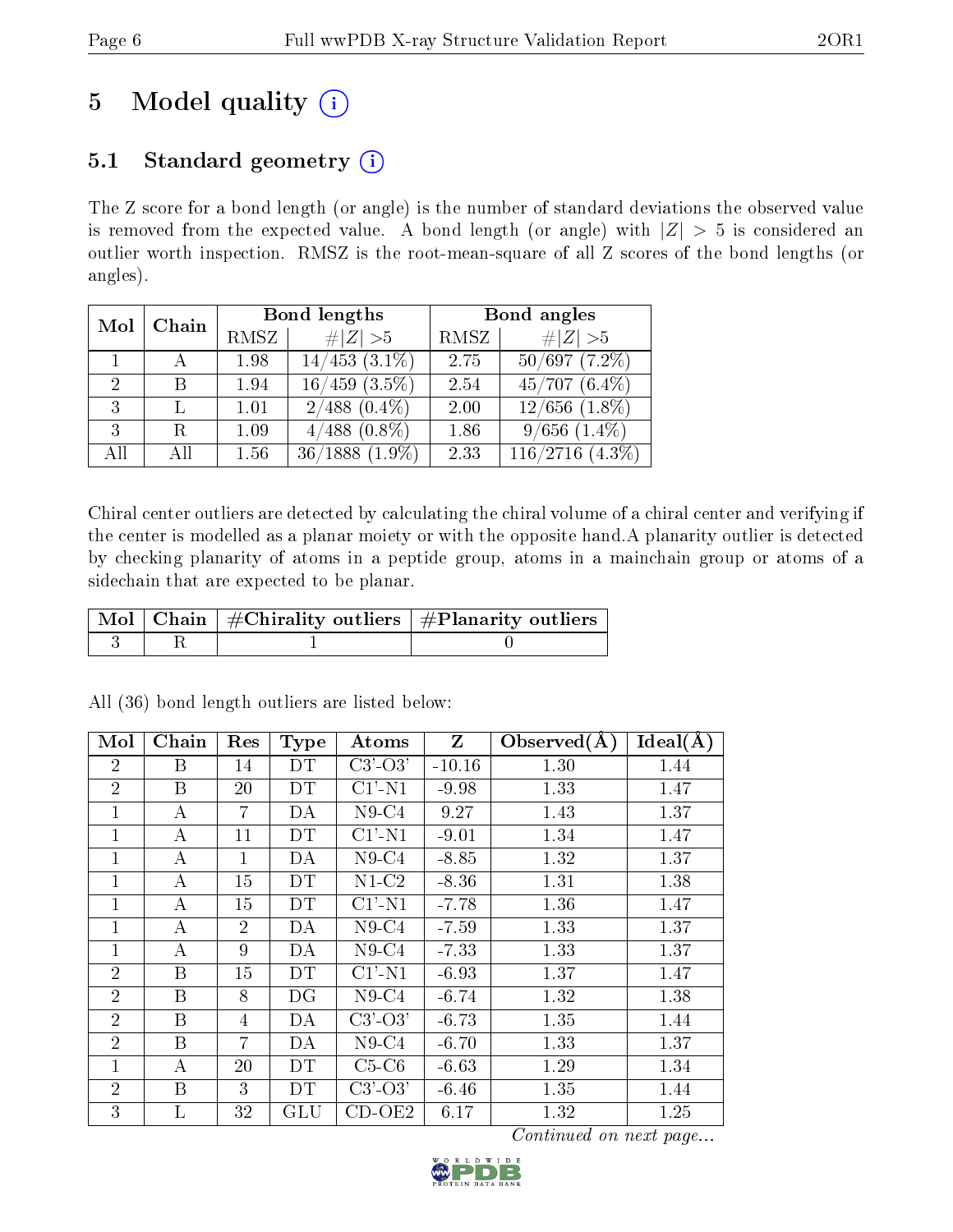| Mol            | s ontenta ca promo process as page<br>Chain | Res            | <b>Type</b> | Atoms        | $Z_{\parallel}$ | Observed $(A)$ | Ideal(A) |
|----------------|---------------------------------------------|----------------|-------------|--------------|-----------------|----------------|----------|
| $\mathbf{1}$   | $\bf{A}$                                    | $\overline{4}$ | DT          | $N1-C6$      | $-6.06$         | 1.34           | 1.38     |
| 3              | L                                           | 35             | <b>GLU</b>  | $CD-OE2$     | 6.05            | 1.32           | 1.25     |
| $\mathbf{1}$   | А                                           | 15             | DT          | $C3'-O3'$    | $-6.00$         | 1.36           | 1.44     |
| 3              | R                                           | 19             | GLU         | CD-OE2       | 5.99            | 1.32           | 1.25     |
| $\overline{2}$ | B                                           | 17             | DT          | $N1-C6$      | $-5.96$         | 1.34           | 1.38     |
| $\overline{2}$ | B                                           | 14             | <b>DT</b>   | $O3'$ -P     | $-5.92$         | 1.54           | 1.61     |
| 3              | $\mathbf R$                                 | 47             | GLU         | $CD-OE2$     | 5.81            | 1.32           | 1.25     |
| $\overline{2}$ | B                                           | 6              | DA          | $N9-C4$      | $-5.71$         | 1.34           | 1.37     |
| $\mathbf{1}$   | $\bf{A}$                                    | 20             | <b>DT</b>   | $N1-C6$      | $-5.65$         | 1.34           | 1.38     |
| $\overline{2}$ | B                                           | 19             | DC          | $C3'-O3'$    | $-5.59$         | 1.36           | 1.44     |
| $\overline{2}$ | $\boldsymbol{B}$                            | 14             | DT          | $C1'$ -N1    | $-5.59$         | 1.39           | 1.47     |
| $\overline{2}$ | $\boldsymbol{B}$                            | 9              | DA          | $N9-C4$      | $-5.56$         | 1.34           | 1.37     |
| $\overline{2}$ | $\mathbf{B}$                                | 20             | DT          | $C5-C6$      | $-5.53$         | 1.30           | 1.34     |
| $\mathbf{1}$   | $\bf{A}$                                    | $\overline{4}$ | <b>DT</b>   | $C5-C6$      | $-5.46$         | 1.30           | 1.34     |
| 3              | $\rm R$                                     | 32             | GLU         | CD-OE2       | 5.28            | 1.31           | 1.25     |
| $\overline{2}$ | B                                           | 18             | DA          | $N9-C4$      | $-5.28$         | 1.34           | 1.37     |
| 3              | $\rm R$                                     | 35             | GLU         | $CD-OE2$     | 5.18            | 1.31           | 1.25     |
| $\overline{2}$ | B                                           | $\overline{4}$ | DA          | $N9-C4$      | 5.11            | 1.41           | 1.37     |
| $\mathbf{1}$   | $\bf{A}$                                    | 19             | DA          | $N9-C4$      | 5.09            | 1.41           | 1.37     |
| $\mathbf{1}$   | $\bf{A}$                                    | $\overline{2}$ | DA          | $C1'$ -N $9$ | $-5.05$         | 1.40           | 1.47     |

All (116) bond angle outliers are listed below:

| Mol            | Chain | Res            | <b>Type</b> | Atoms             | Z        | Observed $(^\circ)$ | Ideal (°) |
|----------------|-------|----------------|-------------|-------------------|----------|---------------------|-----------|
| 1              | А     | 15             | DT          | $O4'$ -C1'-N1     | 15.71    | 119.00              | 108.00    |
| $\overline{1}$ | А     | 11             | DT          | $O4'$ -C1'-N1     | 14.93    | 118.45              | 108.00    |
| $\overline{2}$ | B     | 20             | DT          | $C1' - O4' - C4'$ | $-13.04$ | 97.06               | 110.10    |
| 1              | А     | 15             | DT          | $O4'$ -C1'-C2'    | 12.90    | 116.22              | 105.90    |
| $\overline{2}$ | B     | 10             | DA          | $P-O3'-C3'$       | 12.80    | 135.06              | 119.70    |
| $\overline{2}$ | B     | 17             | DT          | $C6-C5-C7$        | $-11.12$ | 116.23              | 122.90    |
| 1              | А     | 12             | DT          | $P-O3'-C3'$       | 10.86    | 132.73              | 119.70    |
| $\overline{1}$ | А     | 3              | DG          | $P-O5'-C5'$       | $-10.75$ | 103.70              | 120.90    |
| 3              | L     | 57             | ASP         | $CB-CG-OD2$       | $-10.56$ | 108.79              | 118.30    |
| 1              | А     | 20             | DT          | $O4'$ -C1'-N1     | $-10.39$ | 100.72              | 108.00    |
| $\overline{2}$ | B     | 7              | DA          | $P-O3'-C3'$       | 10.16    | 131.89              | 119.70    |
| 1              | А     | $\overline{4}$ | DT          | $O4'$ -C1'-N1     | $-10.00$ | 101.00              | 108.00    |
| $\overline{2}$ | B     | 17             | DT          | $C4-C5-C7$        | 9.79     | 124.88              | 119.00    |
| $\overline{1}$ | А     | 15             | DT          | $C5-C6-N1$        | $-9.53$  | 117.98              | 123.70    |
| $\overline{2}$ | B     | 19             | DC          | $P-O3'-C3'$       | $-9.20$  | 108.66              | 119.70    |
| $\overline{2}$ | B     | 10             | DA          | $P-O5'-C5'$       | $-9.10$  | 106.34              | 120.90    |
| 3              | R     | 43             | $\rm{ARG}$  | NE-CZ-NH1         | $-9.07$  | 115.77              | 120.30    |
| 3              | L     | 57             | $\rm{ASP}$  | CB-CG-OD1         | 8.99     | 126.39              | 118.30    |

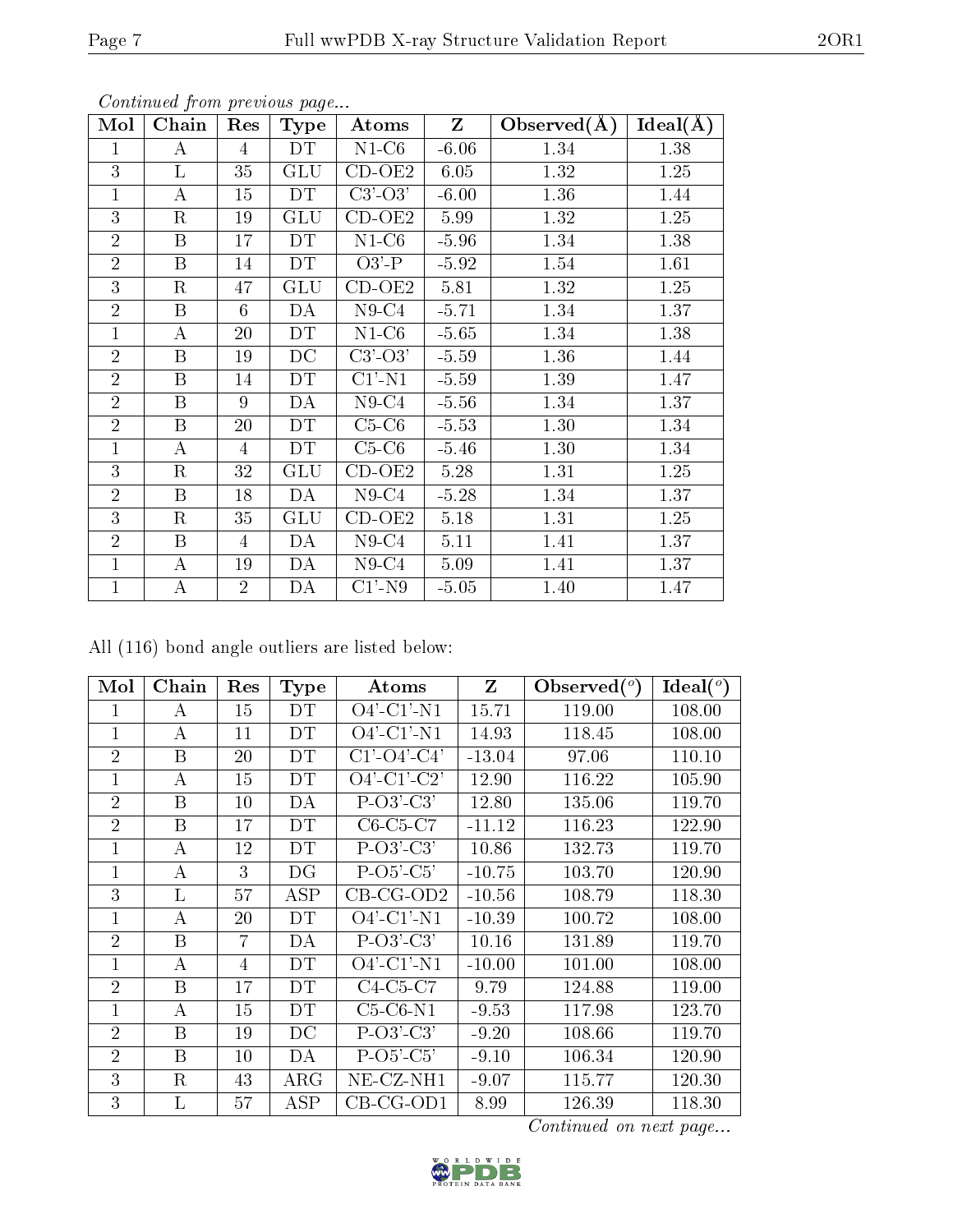| Mol            | Chain                   | Res            | <b>Type</b> | Atoms                                  | $\mathbf{Z}$ | Observed $\binom{o}{k}$ | Ideal $(°)$ |
|----------------|-------------------------|----------------|-------------|----------------------------------------|--------------|-------------------------|-------------|
| $\mathbf{1}$   | $\bf{A}$                | 15             | DT          | $C6-N1-C2$                             | 8.99         | 125.79                  | 121.30      |
| $\overline{2}$ | B                       | 14             | <b>DT</b>   | $O4'$ -C1'-N1                          | $-8.81$      | 101.83                  | 108.00      |
| $\mathbf{1}$   | $\boldsymbol{A}$        | $\mathbf{1}$   | DA          | $\overline{O4'$ - $C1'$ - $C2'$        | 8.69         | 112.85                  | 105.90      |
| $\mathbf{1}$   | $\boldsymbol{A}$        | 15             | DT          | $C2-N1-C1'$                            | $-8.62$      | 104.42                  | 118.20      |
| $\mathfrak{Z}$ | $\Gamma$                | 43             | $\rm{ARG}$  | $NE-CZ-NH2$                            | $-8.57$      | 116.01                  | 120.30      |
| $\mathbf{1}$   | $\boldsymbol{A}$        | 13             | DT          | $P-O3'-C3'$                            | 8.48         | 129.87                  | 119.70      |
| $\mathbf{1}$   | $\boldsymbol{A}$        | $\overline{2}$ | DA          | $\overline{\text{C8-N9-C4}}$           | 8.43         | 109.17                  | 105.80      |
| $\mathbf{1}$   | $\boldsymbol{A}$        | 10             | DC          | $C2-N1-C1'$                            | $-8.34$      | 109.62                  | 118.80      |
| $\mathbf{1}$   | А                       | 20             | DT          | $\overline{O4'-C1'-C2'}$               | $-8.32$      | 99.25                   | 105.90      |
| $\overline{3}$ | $\rm R$                 | 43             | ARG         | $CD-NE- CZ$                            | $-8.29$      | 112.00                  | 123.60      |
| $\overline{2}$ | $\boldsymbol{B}$        | 19             | DC          | $O4'$ -C1'-N1                          | 8.24         | 113.77                  | 108.00      |
| $\overline{3}$ | $\rm R$                 | 17             | <b>GLN</b>  | $N$ -CA-CB                             | 8.14         | 125.25                  | 110.60      |
| 3              | L                       | $\overline{4}$ | <b>SER</b>  | $CB-CA-C$                              | $-8.05$      | 94.80                   | 110.10      |
| $\sqrt{2}$     | $\boldsymbol{B}$        | 8              | DG          | $C4-N9-C1'$                            | $-7.92$      | 116.21                  | 126.50      |
| $\overline{2}$ | $\boldsymbol{B}$        | 15             | <b>DT</b>   | $C4-C5-C7$                             | 7.85         | 123.71                  | 119.00      |
| $\overline{2}$ | B                       | 18             | DA          | $P-O5'-C5'$                            | $-7.83$      | 108.36                  | 120.90      |
| $\overline{2}$ | $\, {\bf B}$            | 13             | <b>DT</b>   | $O4'-C1'-C2'$                          | $-7.75$      | 99.70                   | 105.90      |
| $\sqrt{2}$     | $\boldsymbol{B}$        | 13             | DT          | $C6-C5-C7$                             | $-7.59$      | 118.35                  | 122.90      |
| 3              | $\rm R$                 | 57             | ASP         | $CB-CG-OD1$                            | 7.59         | 125.13                  | 118.30      |
| $\overline{2}$ | $\boldsymbol{B}$        | 20             | DT          | $C6-N1-C2$                             | 7.52         | 125.06                  | 121.30      |
| $\overline{2}$ | B                       | 8              | DG          | $O4'$ -C1'-C2'                         | 7.38         | 111.81                  | 105.90      |
| $\overline{3}$ | $\overline{\mathbf{L}}$ | 39             | <b>THR</b>  | $N-CA-CB$                              | 7.34         | 124.24                  | 110.30      |
| $\overline{2}$ | B                       | 13             | DT          | $C4-C5-C7$                             | 7.31         | 123.39                  | 119.00      |
| $\mathbf{1}$   | А                       | 18             | DT          | $\overline{O4'-Cl'-C2'}$               | $-7.31$      | 100.05                  | 105.90      |
| $\sqrt{2}$     | $\boldsymbol{B}$        | 8              | DG          | $O4'-C1'-N9$                           | 7.30         | 113.11                  | 108.00      |
| 3              | $\mathbf R$             | 9              | ${\rm LYS}$ | $N$ -CA-CB                             | 7.26         | 123.67                  | 110.60      |
| $\overline{3}$ | $\mathbf R$             | 10             | ARG         | $NE- CZ-NH2$                           | $-7.22$      | 116.69                  | 120.30      |
| $\mathfrak{Z}$ | $\mathbf R$             | 10             | $\rm{ARG}$  | $NE- CZ-NH1$                           | $7.20\,$     | 123.90                  | 120.30      |
| $\overline{2}$ | $\boldsymbol{B}$        | 12             | DG          | $O4'$ -C1'-N9                          | $-7.05$      | 103.07                  | 108.00      |
| 3              | L                       | 41             | $\rm{ARG}$  | $NE$ -CZ-NH1                           | 6.98         | 123.79                  | 120.30      |
| 1              | A                       | 15             | DT          | $N1-C2-O2$                             | $-6.86$      | 117.61                  | 123.10      |
| $\mathbf{1}$   | А                       | 11             | <b>DT</b>   | $O4'-Cl'-C2'$                          | 6.83         | 111.36                  | 105.90      |
| $\mathbf{1}$   | A                       | 15             | DT          | $C2-N3-C4$                             | $-6.78$      | 123.13                  | 127.20      |
| 1              | А                       | $\overline{2}$ | DA          | $O4'-C1'-N9$                           | $-6.78$      | 103.26                  | 108.00      |
| $\overline{2}$ | Β                       | 17             | DT          | $\overline{O4'}$ -C1'-C2'              | $-6.72$      | 100.53                  | 105.90      |
| $\overline{2}$ | $\boldsymbol{B}$        | 13             | DT.         | $C3'-C2'-C1'$                          | $-6.68$      | 94.49                   | 102.50      |
| $\overline{2}$ | Β                       | 12             | DG          | $P-O3'-C3'$                            | $-6.61$      | 111.77                  | 119.70      |
| $\mathbf{1}$   | A                       | 15             | <b>DT</b>   | $N3-C2-O2$                             | 6.53         | 126.22                  | 122.30      |
| $\mathbf{1}$   | Α                       | $\mathbf{1}$   | DA          | $N1$ -C6-N6                            | 6.48         | 122.49                  | 118.60      |
| $\mathbf{1}$   | A                       | $\overline{7}$ | DA          | $P-O3'-C3'$                            | 6.45         | 127.44                  | 119.70      |
| $\mathbf{1}$   | A                       | 18             | DT          | $\overline{C1'\text{-}O4'\text{-}C4'}$ | $-6.43$      | 103.67                  | 110.10      |
| $\mathbf{1}$   | A                       | 7              | DA          | $P-O5-C5'$                             | $-6.42$      | 110.62                  | 120.90      |

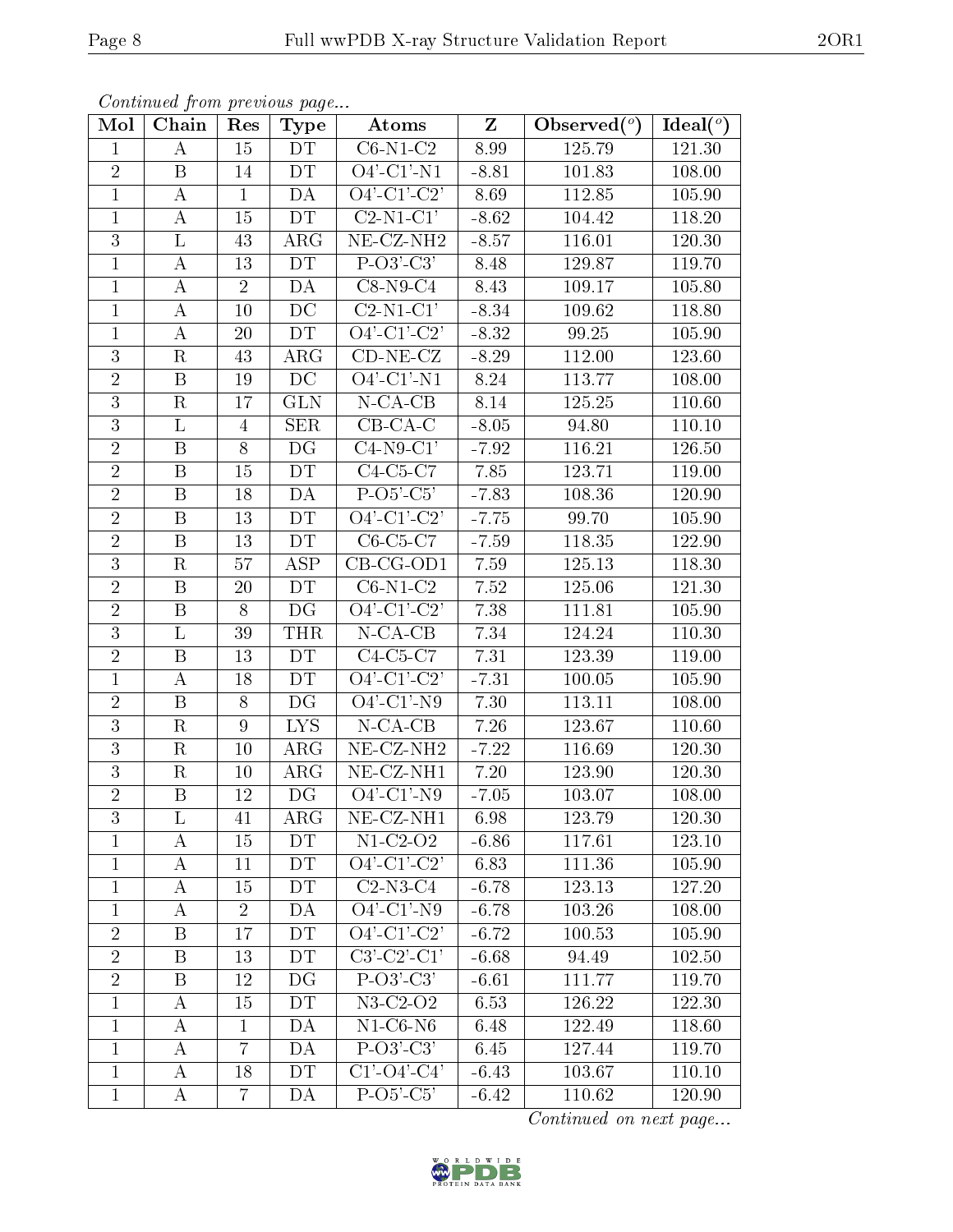| Mol            | Chain            | Res            | <b>Type</b>     | Atoms                           | $\overline{\mathbf{Z}}$ | Observed $(°)$ | Ideal $(°)$ |
|----------------|------------------|----------------|-----------------|---------------------------------|-------------------------|----------------|-------------|
| $\overline{2}$ | $\boldsymbol{B}$ | $6\phantom{.}$ | DA              | $\overline{\text{C3'-C2'-C1'}}$ | $-6.39$                 | 94.83          | 102.50      |
| 3              | L                | 43             | ARG             | $\overline{\text{NE- CZ-NH1}}$  | 6.38                    | 123.49         | 120.30      |
| $\overline{2}$ | $\overline{B}$   | $6\phantom{.}$ | DA              | $O4'$ -C1'-N9                   | $-6.37$                 | 103.54         | 108.00      |
| $\mathbf{1}$   | A                | 10             | DC              | $N1-C2-O2$                      | $-6.31$                 | 115.12         | 118.90      |
| $\mathbf{1}$   | $\bf{A}$         | 10             | DC              | $C6-N1-C1'$                     | 6.25                    | 128.30         | 120.80      |
| $\mathbf{1}$   | A                | 11             | DT              | $C6-N1-C2$                      | 6.24                    | 124.42         | 121.30      |
| $\mathbf{1}$   | $\boldsymbol{A}$ | $\overline{7}$ | <b>DA</b>       | $C8-N9-C4$                      | $-6.21$                 | 103.31         | 105.80      |
| $\overline{2}$ | B                | 18             | DA              | $O4'-C1'-N9$                    | 6.20                    | 112.34         | 108.00      |
| 3              | $\Gamma$         | 47             | GLU             | $\overline{CB-CA-C}$            | 6.19                    | 122.78         | 110.40      |
| $\sqrt{2}$     | B                | 3              | DT              | $P-O3'-C3'$                     | $-6.18$                 | 112.29         | 119.70      |
| $\overline{2}$ | $\, {\bf B}$     | 15             | <b>DT</b>       | $C6-C5-C7$                      | $-6.17$                 | 119.20         | 122.90      |
| $\overline{2}$ | $\, {\bf B}$     | $\overline{2}$ | DA              | $O4'$ -C1'-N9                   | 6.13                    | 112.29         | 108.00      |
| 3              | L                | $52\,$         | <b>LEU</b>      | $CB-CG-CD1$                     | 6.13                    | 121.41         | 111.00      |
| 3              | $\rm L$          | 45             | <b>LEU</b>      | $N$ -CA-CB                      | 6.12                    | 122.64         | 110.40      |
| $\mathbf{1}$   | $\boldsymbol{A}$ | 11             | DT              | $\overline{C1'$ - $O4'$ - $C4'$ | $-5.99$                 | 104.11         | 110.10      |
| 3              | $\Gamma$         | 10             | $\rm{ARG}$      | $N$ -CA-CB                      | 5.96                    | 121.32         | 110.60      |
| $\mathbf{1}$   | $\boldsymbol{A}$ | 10             | $\overline{DC}$ | $P-O3'-C3'$                     | $-5.95$                 | 112.56         | 119.70      |
| 3              | L                | 6              | VAL             | $N$ -CA-CB                      | 5.89                    | 124.45         | 111.50      |
| $\overline{2}$ | B                | 15             | DT              | $C6-N1-C2$                      | 5.88                    | 124.24         | 121.30      |
| $\mathbf{1}$   | А                | 15             | DT              | $C6-N1-C1'$                     | 5.79                    | 129.08         | 120.40      |
| $\sqrt{2}$     | B                | 19             | DC              | $C4'$ -C3'-C2'                  | 5.78                    | 108.30         | 103.10      |
| $\mathbf{1}$   | $\boldsymbol{A}$ | 9              | $\overline{DA}$ | $C8-N9-C4$                      | 5.77                    | 108.11         | 105.80      |
| $\sqrt{2}$     | B                | 14             | DT              | $C4'$ -C3'-O3'                  | $-5.69$                 | 95.48          | 109.70      |
| $\mathbf{1}$   | $\boldsymbol{A}$ | 13             | DT              | $\overline{O4'-C1'-C2'}$        | $-5.62$                 | 101.41         | 105.90      |
| $\sqrt{2}$     | B                | 8              | DG              | $C8-N9-C4$                      | 5.59                    | 108.64         | 106.40      |
| $\mathbf{1}$   | $\bf{A}$         | 15             | <b>DT</b>       | $N3-C4-C5$                      | 5.54                    | 118.53         | 115.20      |
| $\sqrt{2}$     | B                | 8              | DG              | $N3-C4-C5$                      | 5.53                    | 131.37         | 128.60      |
| 1              | А                | $\mathbf{1}$   | DA              | $C5-C6-N6$                      | $-5.49$                 | 119.31         | 123.70      |
| $\overline{3}$ | $\mathbf R$      | 46             | <b>PRO</b>      | $N$ -CA-CB                      | 5.48                    | 109.87         | 103.30      |
| $\perp$        | A                | 14             | DC              | $P-O3'-C3'$                     | 5.46                    | 126.25         | 119.70      |
| $\overline{2}$ | Β                | 8              | DG              | $C8-N9-C1'$                     | 5.46                    | 134.09         | 127.00      |
| 1              | А                | 11             | <b>DT</b>       | $C5-C6-N1$                      | $-5.37$                 | 120.47         | 123.70      |
| $\overline{2}$ | B                | 19             | DC              | $C2-N1-C1'$                     | $-5.36$                 | 112.90         | 118.80      |
| $\mathbf 1$    | А                | $\overline{2}$ | DA              | $N7$ -C8- $N9$                  | $-5.33$                 | 111.13         | 113.80      |
| $\overline{2}$ | $\boldsymbol{B}$ | 17             | DT              | $\overline{C1'-O4'-C4'}$        | $-5.30$                 | 104.80         | 110.10      |
| $\mathbf{1}$   | A                | 15             | DT              | $C4-C5-C7$                      | $-5.28$                 | 115.83         | 119.00      |
| $\mathbf{1}$   | A                | 20             | DT              | $N3-C4-O4$                      | $5.27\,$                | 123.06         | 119.90      |
| $\mathbf{1}$   | $\boldsymbol{A}$ | 3              | DG              | $N3-C4-N9$                      | 5.26                    | 129.16         | 126.00      |
| $\mathbf{1}$   | Α                | $\overline{4}$ | <b>DT</b>       | $C6-C5-C7$                      | $-5.23$                 | 119.76         | 122.90      |
| $\overline{2}$ | Β                | 10             | DA              | $N1-C6-N6$                      | 5.21                    | 121.72         | 118.60      |
| $\mathbf{1}$   | A                | $\overline{2}$ | DA              | $P-O3'-C3'$                     | 5.21                    | 125.95         | 119.70      |
| $\overline{2}$ | Β                | 19             | DC              | $O4'$ -C1'-C2'                  | 5.16                    | 110.03         | 105.90      |

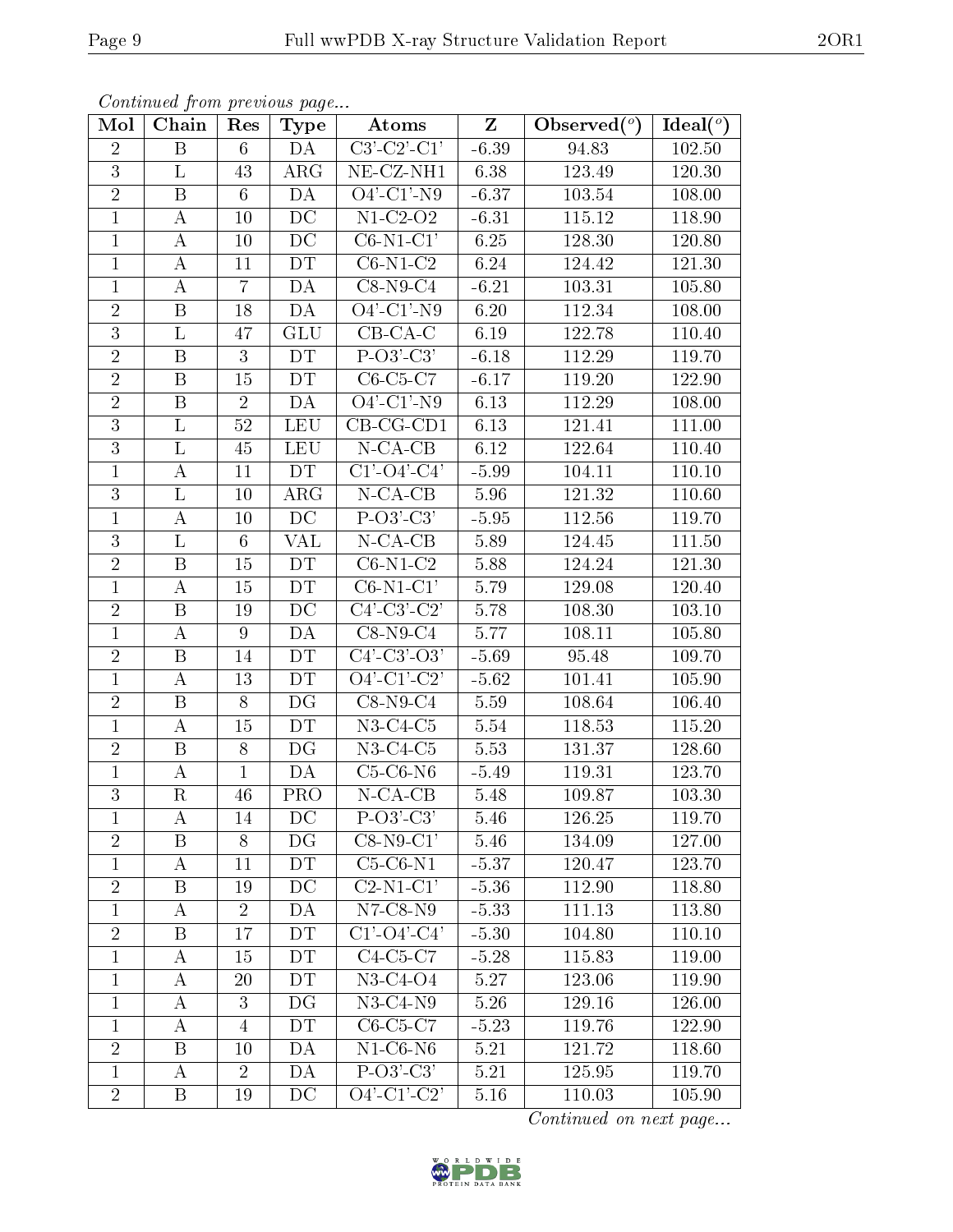| Mol            | Chain | Res | Type      | Atoms                 | Z       | Observed $(°)$ | Ideal $(^\circ)$ |
|----------------|-------|-----|-----------|-----------------------|---------|----------------|------------------|
|                | А     | 20  | DT        | $C5-C4-O4$            | $-5.15$ | 121.29         | 124.90           |
| $\overline{2}$ | B     | 6   | DA        | $C8-N9-C4$            | 5.14    | 107.86         | 105.80           |
| $\overline{2}$ | Β     | 14  | DΤ        | $C4'-C3'-C2'$         | 5.14    | 107.72         | 103.10           |
| 1              | А     | 11  | DT        | $C3'-C2'-C1'$         | $-5.13$ | 96.35          | 102.50           |
| $\overline{2}$ | B     | 11  | DA        | $P-O5'-C5'$           | $-5.12$ | 112.71         | 120.90           |
| 1              | А     | 1   | DA        | $C8-N9-C4$            | 5.11    | 107.84         | 105.80           |
| 2              | B     | 8   | DG        | $N3-C4-N9$            | $-5.08$ | 122.95         | 126.00           |
| 1              | А     | 15  | <b>DT</b> | $C6-C5-C7$            | 5.07    | 125.94         | 122.90           |
| 2              | B     | 14  | DT        | $C5'$ - $C4'$ - $O4'$ | 5.07    | 118.93         | 109.30           |
| 2              | B     | 1   | DT        | $O4'$ -C1'-N1         | 5.04    | 111.53         | 108.00           |
| 3              | R     | 57  | ASP       | $N$ -CA-CB            | 5.03    | 119.65         | 110.60           |
|                | А     | 20  | <b>DT</b> | $C6-N1-C1'$           | $-5.03$ | 112.86         | 120.40           |
|                | А     | 20  | DТ        | $C6-C5-C7$            | $-5.01$ | 119.89         | 122.90           |
| 2              | B     | 7   | DА        | $O4'$ -C1'-C2'        | 5.00    | 109.90         | 105.90           |

All (1) chirality outliers are listed below:

| Mol   Chain   Res   Type   Atom |  |  |
|---------------------------------|--|--|
|                                 |  |  |

There are no planarity outliers.

### 5.2 Too-close contacts  $(i)$

In the following table, the Non-H and H(model) columns list the number of non-hydrogen atoms and hydrogen atoms in the chain respectively. The H(added) column lists the number of hydrogen atoms added and optimized by MolProbity. The Clashes column lists the number of clashes within the asymmetric unit, whereas Symm-Clashes lists symmetry related clashes.

| Mol | Chain     |      | $\vert$ Non-H $\vert$ $\overline{H$ (model) | H(added) |     | $Clashes$   Symm-Clashes |
|-----|-----------|------|---------------------------------------------|----------|-----|--------------------------|
|     |           | 405  |                                             | 230      | 23  |                          |
| 2   | В         | 409  |                                             | 229      | 26  |                          |
| 3   |           | 484  |                                             | 512      | 89  |                          |
| 3   | R         | 484  |                                             | 512      | 86  |                          |
| 4   | $\forall$ |      |                                             |          |     |                          |
| 4   | В         |      |                                             |          | 3   |                          |
| 4   |           | 18   |                                             |          | റ   |                          |
| 4   | R         | 12   |                                             |          |     |                          |
|     | Αll       | 1826 |                                             | 1483     | 204 |                          |

The all-atom clashscore is defined as the number of clashes found per 1000 atoms (including

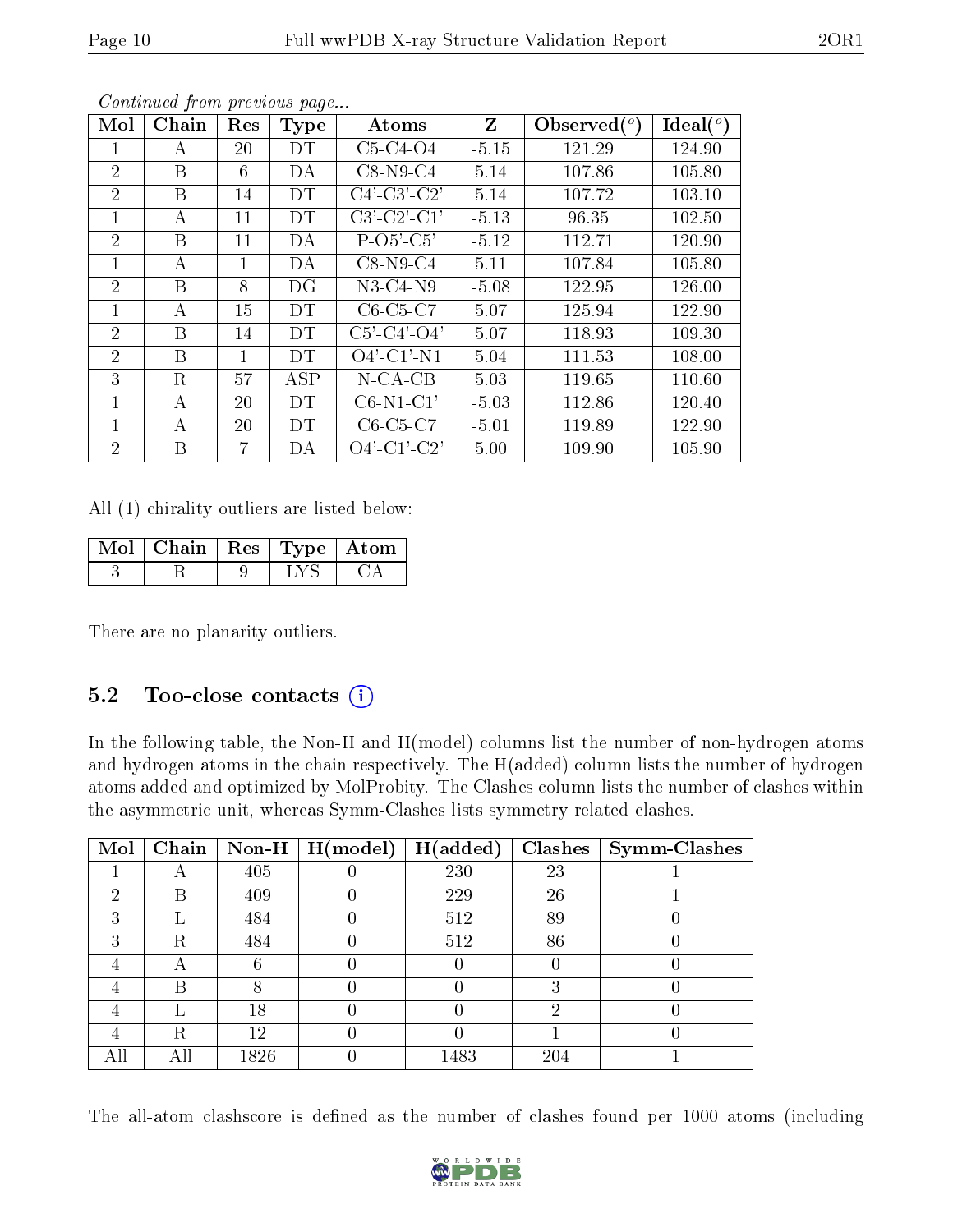hydrogen atoms). The all-atom clashscore for this structure is 63.

All (204) close contacts within the same asymmetric unit are listed below, sorted by their clash magnitude.

| Atom-1                    | Atom-2                               | Interatomic    | Clash         |
|---------------------------|--------------------------------------|----------------|---------------|
|                           |                                      | distance $(A)$ | overlap $(A)$ |
| 3:R:32:GLU:HG2            | 3:R:36:ASN:ND2                       | 1.65           | 1.11          |
| 3:L:33:GLN:HG2            | 3:L:38:LYS:HG2                       | 1.38           | 1.05          |
| 3:L:2:ILE:H               | 3:L:2:ILE:HD13                       | 1.24           | 1.01          |
| 3:R:34:LEU:HD13           | 3:R:42:PRO:HG3                       | 1.42           | 0.98          |
| 3:R:49:ALA:HB2            | 3:R:59:LEU:HD12                      | 1.48           | 0.94          |
| 3:L:24:VAL:HG12           | 3:L:26:THR:HG22                      | 1.49           | 0.92          |
| 3:R:32:GLU:HG2            | 3:R:36:ASN:HD22                      | 1.35           | 0.92          |
| 2:B:4:DA:H2'              | 3:L:32:GLU:OE1                       | 1.73           | 0.89          |
| 3:R:54:VAL:HG11           | 3:R:58:TRP:CZ3                       | 2.08           | 0.88          |
| 1: A:20:DT:H3             | 2:B:2:DA:H61                         | 1.23           | 0.85          |
| 3: L: 1: SER: O           | 3:L:4:SER:HB2                        | 1.75           | 0.84          |
| 3:R:2:ILE:CD1             | 3:R:45:LEU:HD11                      | 2.08           | 0.84          |
| 3:R:61:ASN:HD22           | 3:R:61:ASN:N                         | 1.76           | 0.84          |
| 3:R:16:ASN:OD1            | 3:R:19:GLU:HG3                       | 1.78           | 0.82          |
| 3:R:21:ALA:HB1            | 3:R:26:THR:O                         | 1.80           | 0.82          |
| 3:R:61:ASN:ND2            | 3:R:61:ASN:N                         | 2.28           | 0.81          |
| 3:L:16:ASN:OD1            | 3:L:19:GLU:HG3                       | 1.81           | 0.80          |
| 3:R:45:LEU:HD23           | $3:R:56:\overline{\mathrm{VAL:CG1}}$ | 2.13           | 0.79          |
| 3:R:48:LEU:HD11           | 3:R:52:LEU:HD11                      | 1.65           | 0.79          |
| 3: L: 33: GLN: CG         | 3:L:38:LYS:HG2                       | 2.11           | 0.79          |
| 3:R:10:ARG:CZ             | 3:R:17:GLN:HG3                       | 2.14           | 0.78          |
| 1:A:13:DT:H2"             | 3:L:39:THR:HG21                      | 1.65           | 0.78          |
| 3:L:2:ILE:H               | 3:L:2:ILE:CD1                        | 1.95           | 0.76          |
| 3:L:48:LEU:HD11           | 3:L:52:LEU:HD12                      | 1.68           | 0.76          |
| 3:L:10:ARG:NE             | 3:L:35:GLU:OE1                       | 2.19           | 0.75          |
| 2:B:15:DT:O4              | 3:R:29:GLN:HG2                       | 1.87           | 0.75          |
| 2:B:6:DA:H2'              | 2:B:6:DA:OP2                         | 1.86           | 0.75          |
| 3:R:32:GLU:CG             | 3:R:36:ASN:ND2                       | 2.47           | 0.74          |
| 3:L:48:LEU:CD1            | 3:L:52:LEU:HD12                      | 2.19           | 0.73          |
| 3: L: 9: LYS: O           | 3:L:12:GLN:HB2                       | 1.88           | 0.73          |
| 1: A: 13: DT: C2'         | 3:L:39:THR:HG21                      | 2.19           | 0.73          |
| 3:L:45:LEU:CD2            | 3:L:56: VAL: HG13                    | 2.19           | 0.73          |
| $1:A:20:D\overline{T:H3}$ | 2:B:2:DA:NG                          | 1.86           | 0.72          |
| 3:R:2:ILE:HD11            | 3:R:45:LEU:HD11                      | 1.70           | 0.71          |
| 3:R:42:PRO:HG2            | 3:R:45:LEU:HD12                      | 1.71           | 0.71          |
| 3:R:29:GLN:OE1            | 3:R:29:GLN:N                         | 2.23           | 0.70          |
| 3:R:5:ARG:HH11            | 3:R:5:ARG:HG3                        | 1.57           | 0.69          |
| 3:R:19:GLU:O              | 3:R:23:LYS:HG3                       | 1.93           | 0.68          |

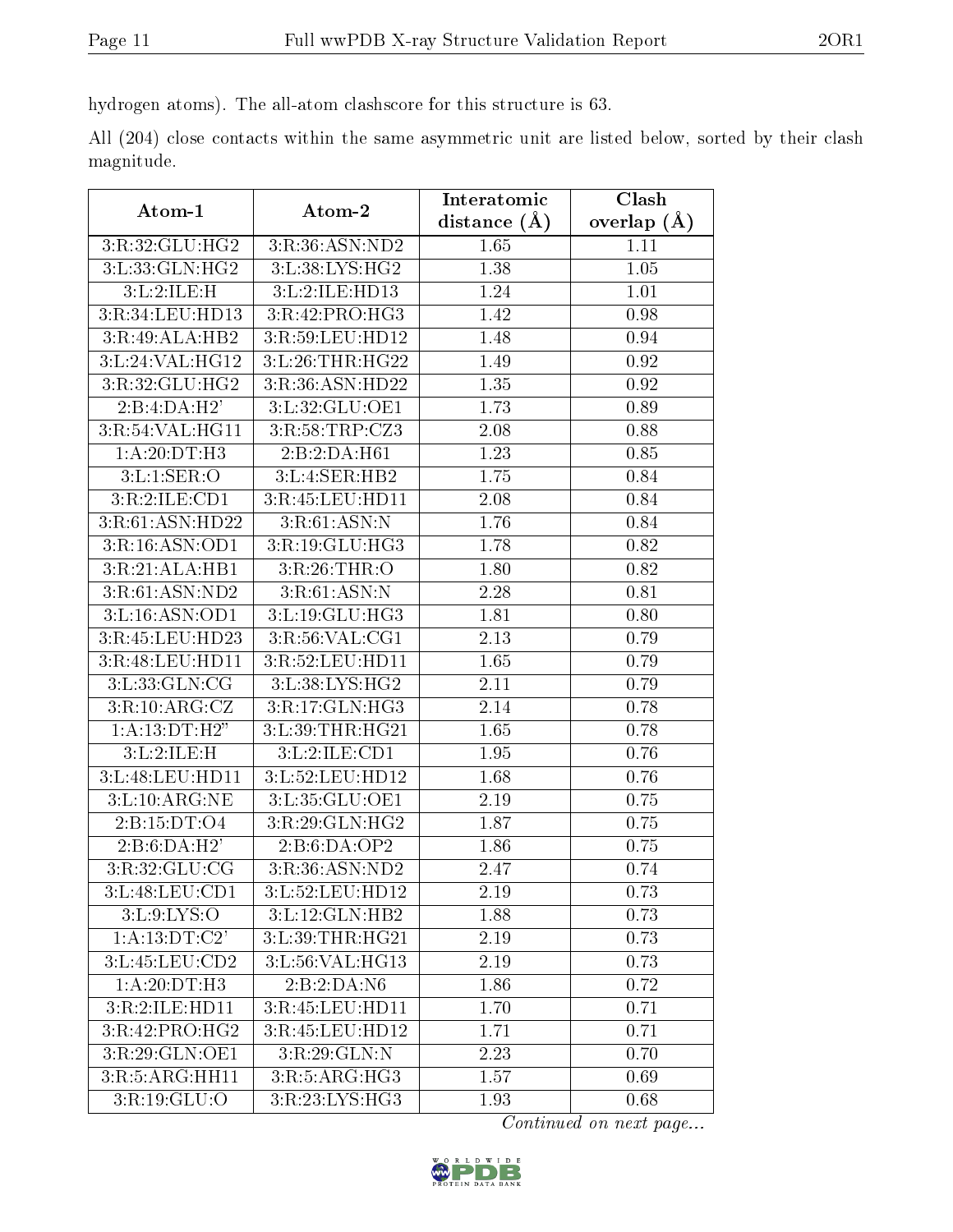| Continued from previous page |                     | Interatomic       | $\overline{\text{Clash}}$ |  |
|------------------------------|---------------------|-------------------|---------------------------|--|
| Atom-1                       | Atom-2              | distance $(A)$    | overlap $(\AA)$           |  |
| 3:R:40:LYS:O                 | 3:R:41:ARG:HG3      | 1.93              | 0.68                      |  |
| 3:L:33:GLN:HG2               | 3: L: 38: LYS: CG   | $\overline{2.20}$ | 0.68                      |  |
| 3:R:22:GLN:HE21              | 3:R:22:GLN:HA       | 1.57              | 0.67                      |  |
| 3:L:31:ILE:O                 | 3:L:35:GLU:HG3      | 1.95              | 0.67                      |  |
| 1: A: 5: DA: C2              | 2:B:18:DA:C2        | 2.83              | 0.67                      |  |
| 3:L:24:VAL:CG1               | 3:L:26:THR:HG22     | 2.22              | 0.67                      |  |
| 3:L:24:VAL:HG22              | 3: L:48: LEU: HA    | 1.78              | 0.66                      |  |
| 3:R:10:ARG:HD3               | 3:R:20:LEU:CD2      | 2.26              | 0.65                      |  |
| 3:R:32:GLU:HG2               | 3:R:36:ASN:HD21     | 1.56              | 0.65                      |  |
| 3:L:45:LEU:HD22              | 3:L:56:VAL:HG13     | 1.78              | 0.65                      |  |
| 3:R:48:LEU:HD12              | 3:R:52:LEU:HG       | 1.77              | 0.65                      |  |
| 3:R:17:GLN:HB3               | 3:R:31:ILE:CG2      | 2.28              | 0.64                      |  |
| 3:R:54:VAL:HB                | 3:R:58:TRP:HE3      | 1.64              | 0.63                      |  |
| 3:L:28:GLN:HB3               | 3:L:29:GLN:OE1      | 1.99              | 0.62                      |  |
| 3:R:15:LEU:CD2               | 3:R:19:GLU:HB2      | 2.28              | 0.62                      |  |
| 2:B:13:DT:OP1                | 3:R:43:ARG:HG3      | 1.99              | 0.62                      |  |
| 3: L: 51: ALA: O             | 3:L:53:GLY:N        | 2.33              | 0.61                      |  |
| 1: A: 4: DT:H2"              | 1:A:5:DA:O5'        | 2.00              | 0.61                      |  |
| 1:A:15:DT:H73                | 3: L: 33: GLN: HE22 | 1.65              | 0.61                      |  |
| 3:L:57:ASP:N                 | 3:L:57:ASP:OD2      | 2.31              | 0.60                      |  |
| 3:L:48:LEU:O                 | 3:L:52:LEU:N        | 2.31              | 0.60                      |  |
| 3:L:38:LYS:O                 | 3:L:38:LYS:HG3      | 1.99              | 0.60                      |  |
| 3:R:5:ARG:NH1                | 3:R:5:ARG:HG3       | 2.16              | 0.60                      |  |
| 3:L:24:VAL:HG12              | 3: L:26:THR:CG2     | 2.27              | 0.60                      |  |
| 3:L:5:ARG:NH2                | 3: L:60: LEU:O      | 2.34              | 0.60                      |  |
| 3:R:10:ARG:NE                | 3:R:35:GLU:OE1      | 2.25              | 0.60                      |  |
| 3:R:48:LEU:CD1               | 3:R:52:LEU:HD11     | 2.32              | 0.59                      |  |
| 3:L:23:LYS:HE3               | 3: L: 51: ALA: HA   | 1.85              | 0.59                      |  |
| 3: L: 16: ASN: CG            | 3: L: 19: GLU: HG3  | 2.22              | 0.59                      |  |
| 2:B:12:DG:CS                 | 2:B:13:DT:H72       | 2.37              | 0.58                      |  |
| 2:B:12:DG:H2"                | 2: B: 13: DT: O5'   | 2.03              | 0.58                      |  |
| 3:R:17:GLN:HB3               | 3:R:31:ILE:HG21     | 1.85              | 0.58                      |  |
| 3:L:13:LEU:HD12              | 3:L:52:LEU:CD2      | 2.32              | 0.58                      |  |
| 3:L:3:SER:HB2                | 3:L:35:GLU:O        | 2.02              | 0.58                      |  |
| 3:R:15:LEU:HD23              | 3:R:19:GLU:HB2      | 1.86              | 0.58                      |  |
| 3:R:16:ASN:OD1               | 3:R:19:GLU:N        | 2.32              | 0.57                      |  |
| 3:R:52:LEU:HD23              | 3:R:52:LEU:N        | 2.19              | 0.57                      |  |
| 3:R:54:VAL:HG11              | 3:R:58:TRP:HZ3      | 1.66              | 0.57                      |  |
| 3:R:5:ARG:HD3                | 3:R:62:GLY:HA2      | 1.86              | 0.56                      |  |
| 1:A:2:DA:H2"                 | 1:A:3:DG:H5'        | 1.88              | 0.56                      |  |
| 3:R:10:ARG:HD3               | 3:R:20:LEU:HD23     | 1.88              | 0.56                      |  |

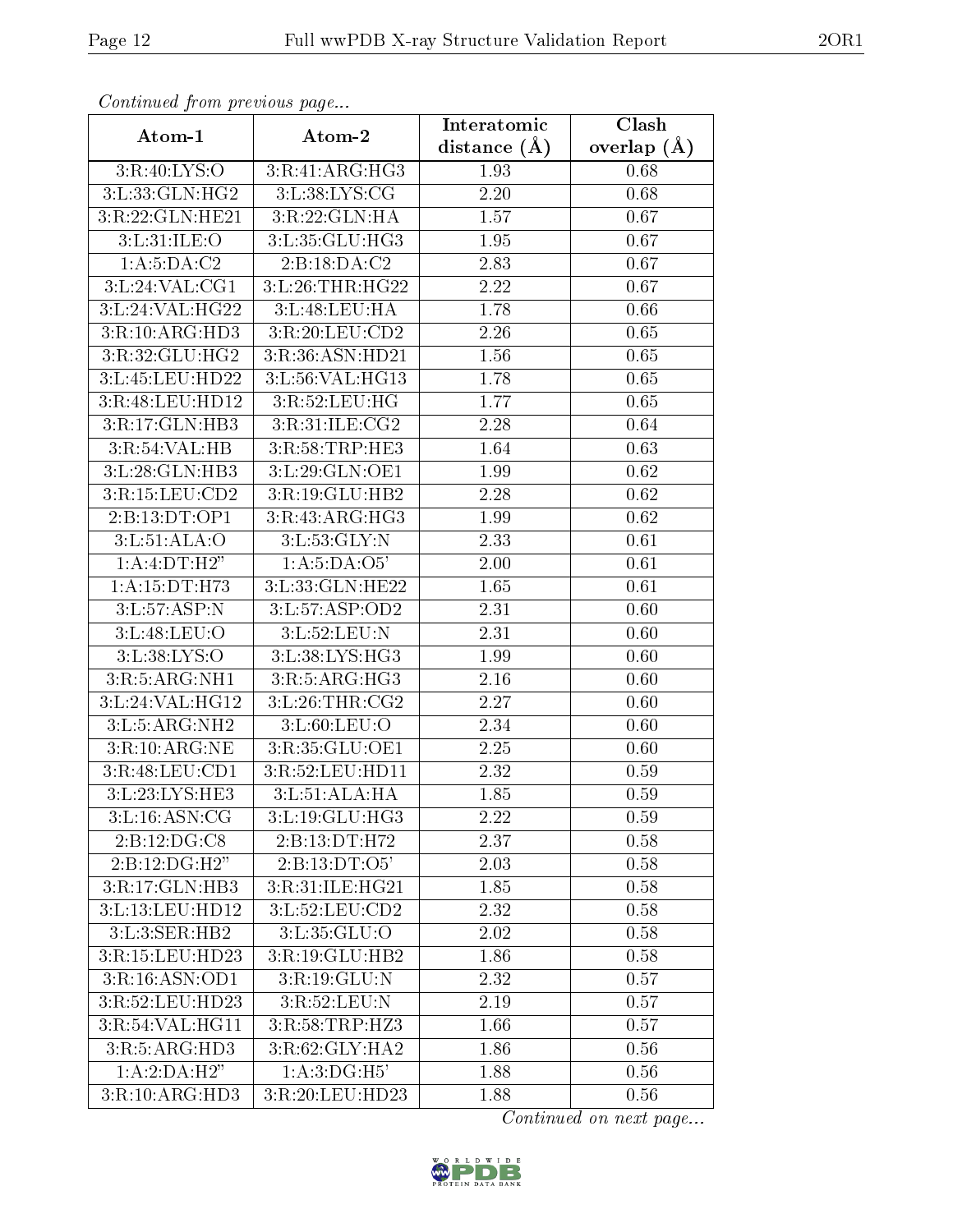| Continuea from previous page |                                    | Interatomic      | Clash         |
|------------------------------|------------------------------------|------------------|---------------|
| Atom-1                       | Atom-2                             | distance $(\AA)$ | overlap $(A)$ |
| 1:A:4:DT:OP2                 | 3:R:16:ASN:HB2                     | 2.05             | 0.56          |
| 1: A:9:DA:C5                 | 1:A:10:DC:C4                       | 2.93             | 0.56          |
| 3:L:45:LEU:HD22              | 3: L: 56: VAL: CG1                 | 2.36             | 0.56          |
| 3:L:20:LEU:O                 | 3:L:23:LYS:HB3                     | 2.06             | 0.56          |
| 3:R:45:LEU:HD23              | 3:R:56:VAL:HG13                    | 1.89             | 0.55          |
| 3:R:24:VAL:HG22              | 3:R:47:GLU:C                       | 2.26             | 0.55          |
| 3:R:22:GLN:HA                | 4:R:81:HOH:O                       | 2.06             | $0.55\,$      |
| 3:R:28:GLN:NE2               | 3:R:28:GLN:O                       | 2.40             | 0.55          |
| 3:R:48:LEU:HD12              | 3:R:48:LEU:O                       | 2.07             | 0.55          |
| 3:R:54:VAL:HB                | 3:R:58:TRP:CE3                     | 2.42             | $0.54\,$      |
| 3: L: 33: GLN:O              | 3: L: 38: LYS: N                   | 2.39             | 0.54          |
| 3:R:48:LEU:HD11              | 3:R:52:LEU:CD1                     | 2.37             | 0.54          |
| 3:L:13:LEU:HD12              | 3:L:52:LEU:HD23                    | 1.88             | 0.54          |
| 2:B:6:DA:C2                  | 2:B:7:DA:C6                        | 2.97             | 0.53          |
| 1:A:15:DT:C7                 | 3:L:33:GLN:HE22                    | 2.21             | 0.53          |
| 3:R:60:LEU:C                 | 3:R:61:ASN:HD22                    | 2.11             | 0.53          |
| $1:A:6:\overline{DC:N4}$     | 3:R:29:GLN:HG3                     | 2.24             | 0.53          |
| 4:B:21:HOH:O                 | $3:L:17:GLN:\overline{\text{NE2}}$ | 2.41             | 0.53          |
| 2:B:13:DT:P                  | $3:R:43:\overline{ARG:HG3}$        | 2.49             | $0.52\,$      |
| 3:L:45:LEU:HD23              | 3:L:56:VAL:HG13                    | 1.89             | 0.52          |
| 3:L:1:SER:N                  | 3:L:5:ARG:NH1                      | 2.58             | 0.52          |
| 3:R:9:LYS:O                  | 3:R:13:LEU:HD12                    | 2.10             | 0.52          |
| 1:A:2:DA:C2'                 | 1: A:3:DG:H5'                      | 2.40             | 0.51          |
| 3:L:54:VAL:HG21              | 3:L:59:LEU:HD21                    | 1.91             | 0.51          |
| 3:R:57:ASP:O                 | 3:R:60:LEU:N                       | 2.43             | 0.51          |
| 3:L:15:LEU:HD23              | 3:L:15:LEU:N                       | 2.25             | 0.51          |
| 3:R:58:TRP:O                 | 3:R:62:GLY:HA2                     | 2.11             | 0.51          |
| 2:Bi:19:DC:H2"               | 2:B:20:DT:O4'                      | 2.09             | 0.51          |
| 3:R:2:ILE:HD11               | 3:R:45:LEU:CD1                     | 2.40             | 0.51          |
| 3:L:21:ALA:HB2               | 3:L:31:ILE:HG13                    | 1.92             | 0.51          |
| 3:R:49:ALA:CB                | 3:R:59:LEU:HD12                    | 2.33             | 0.51          |
| 3:R:29:GLN:O                 | 3:R:32:GLU:HB3                     | 2.11             | 0.50          |
| 3:R:61:ASN:ND2               | $3:R:61:\overline{\text{ASN:H}}$   | 2.09             | 0.50          |
| 2:B:18:DA:OP2                | 2:B:18:DA:H2'                      | 2.12             | 0.50          |
| 1:A:17:DG:CS                 | 1:A:18:DT:H71                      | 2.46             | 0.50          |
| 3:L:34:LEU:C                 | 3:L:34:LEU:HD12                    | 2.32             | 0.50          |
| 3:R:10:ARG:CD                | 3:R:20:LEU:HD22                    | 2.42             | 0.50          |
| 3:R:16:ASN:OD1               | 3:R:16:ASN:O                       | 2.30             | 0.50          |
| 3:R:54:VAL:HG11              | $3:$ R:58:TRP:CE3                  | 2.47             | 0.50          |
| 3:L:15:LEU:HD12              | 3:L:20:LEU:HB2                     | 1.93             | 0.49          |
| $3:L:17:GLN:\overline{HG2}$  | 3: L:31: ILE:HG22                  | 1.94             | 0.49          |

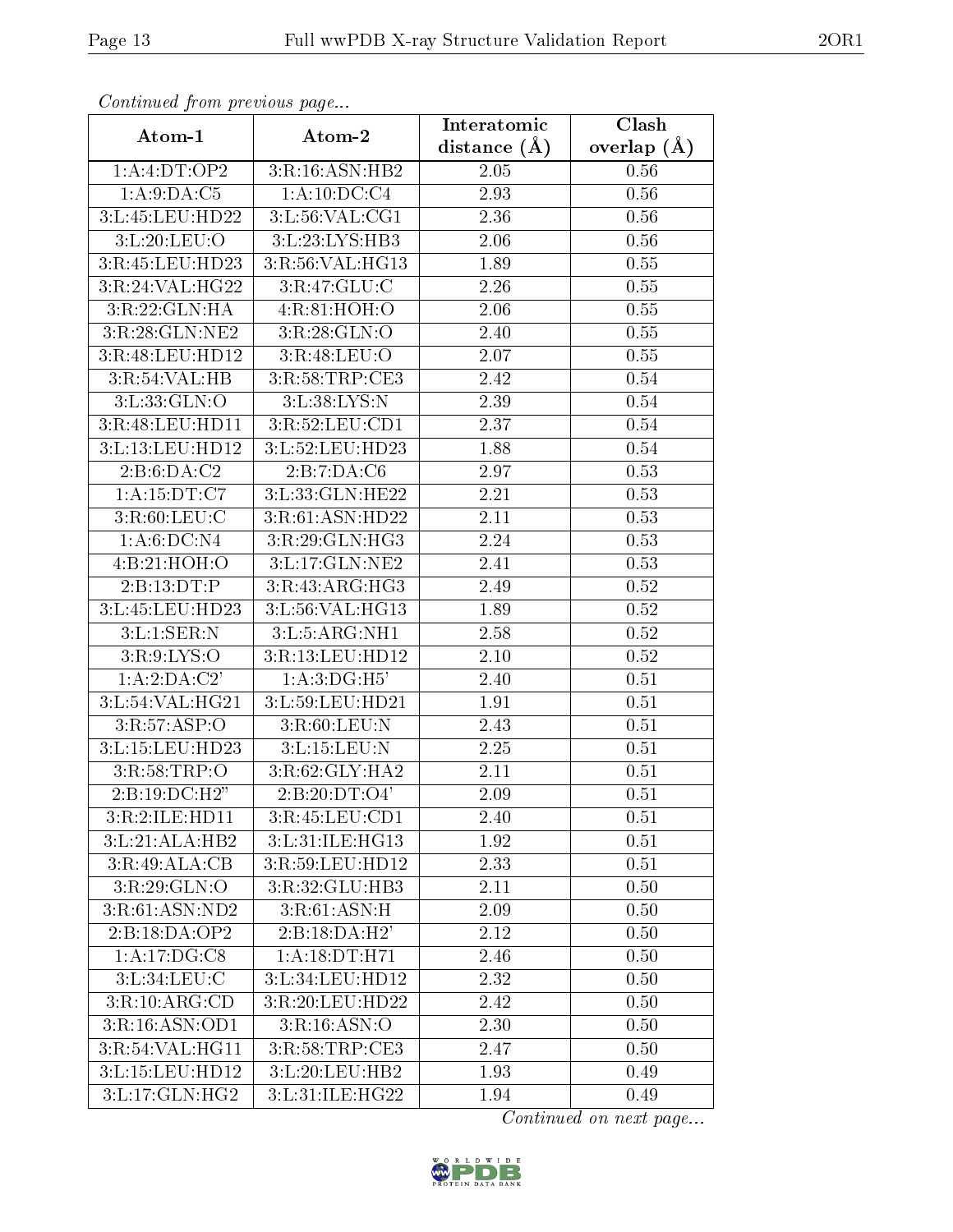| сонинией јтоні ртетоиз раде      |                    | Interatomic    | Clash         |
|----------------------------------|--------------------|----------------|---------------|
| Atom-1                           | Atom-2             | distance $(A)$ | overlap $(A)$ |
| 3:L:41:ARG:NH2                   | 3:R:47:GLU:OE2     | 2.45           | 0.49          |
| 3:R:9:LYS:HG3                    | 3:R:9:LYS:O        | 2.11           | 0.49          |
| 2: B: 8: DG: C6                  | 2: B: 9:D A: C6    | 3.01           | 0.49          |
| 2:B:5:DC:H2"                     | 2:B:6:DA:C8        | 2.48           | 0.49          |
| $3:R:11:\overline{\text{ILE}:C}$ | 3:R:13:LEU:N       | 2.64           | 0.48          |
| 2:B:5:DC:H2"                     | 2:B:6:DA:OP2       | 2.12           | 0.48          |
| 3: L: 36: ASN:O                  | 3: L: 38: LYS: N   | 2.45           | 0.48          |
| 1:A:18:DT:O2                     | 1:A:19:DA:C8       | 2.66           | 0.48          |
| 3:L:38:LYS:O                     | 3:L:39:THR:HG23    | 2.13           | 0.48          |
| 3:R:20:LEU:C                     | 3:R:20:LEU:HD12    | 2.33           | 0.48          |
| 1:A:5:DA:H2"                     | 1: A:6:DC:CG       | 2.48           | 0.48          |
| 2:B:13:DT:H5'                    | 3:R:43:ARG:HD3     | 1.96           | 0.48          |
| 3: L: 18: ALA: O                 | 3:L:21:ALA:HB3     | 2.14           | 0.48          |
| 3: L:61: ASN: N                  | 3:L:61:ASN:ND2     | 2.61           | 0.48          |
| 3:R:15:LEU:HA                    | 3:R:19:GLU:OE2     | 2.14           | 0.48          |
| $2:B:12:DG:\overline{H2'}$       | 2:B:13:DT:H72      | 1.96           | 0.47          |
| 1:A:17:DG:CS                     | 1: A: 18: DT: C7   | 2.97           | 0.47          |
| 3:R:2:ILE:O                      | 3:R:6:VAL:HG23     | 2.13           | 0.47          |
| 3:L:27:THR:HG1                   | 3: L:30: SER: HG   | 1.59           | 0.47          |
| 3:L:24:VAL:CG2                   | 3:L:48:LEU:HA      | 2.43           | 0.47          |
| 3:R:11:ILE:C                     | 3:R:13:LEU:H       | 2.17           | 0.47          |
| 3:R:17:GLN:HB3                   | 3:R:31:ILE:HG22    | 1.95           | 0.47          |
| 1:A:13:DT:H1'                    | 1:A:14:DC:H5'      | 1.96           | 0.47          |
| 2:B:14:DT:H2"                    | 2:B:15:DT:O5'      | 2.14           | 0.47          |
| 3:L:19:GLU:O                     | 3:L:22:GLN:N       | 2.48           | 0.47          |
| 3:L:52:LEU:HD23                  | 3: L: 52: LEU: HA  | 1.91           | 0.47          |
| 3:R:10:ARG:HD3                   | 3:R:20:LEU:HD22    | 1.96           | 0.47          |
| 3:R:43:ARG:HD3                   | 3:R:43:ARG:HH11    | 1.21           | 0.47          |
| 1:A:13:DT:O2                     | 2:B:10:DA:H2       | 1.98           | 0.47          |
| 3:L:61:ASN:HB2                   | 3: L: 63: THR: HB  | 1.96           | 0.47          |
| 3:R:10:ARG:CD                    | 3:R:20:LEU:CD2     | 2.93           | 0.47          |
| 1:A:5:DA:N3                      | 2:B:18:DA:C2       | 2.82           | 0.46          |
| 3:L:32:GLU:OE1                   | 3: L: 36: ASN: ND2 | 2.48           | 0.46          |
| 3: L: 18: ALA: O                 | 3:L:21:ALA:N       | 2.48           | 0.46          |
| 3:L:45:LEU:HB3                   | 3: L: 46: PRO: HD3 | 1.98           | 0.46          |
| 3:R:60:LEU:CB                    | 3:R:61:ASN:ND2     | 2.78           | 0.46          |
| 3:R:41:ARG:HA                    | 3:R:42:PRO:HD2     | 1.47           | 0.46          |
| 3:L:55:SER:O                     | 3:L:58:TRP:HB3     | 2.16           | 0.45          |
| 3:R:23:LYS:NZ                    | 3:R:23:LYS:CB      | 2.77           | 0.45          |
| 3:R:10:ARG:NH2                   | 3:R:17:GLN:HG3     | 2.31           | 0.45          |
| 1:A:13:DT:H2'                    | 3:L:39:THR:HG21    | 1.98           | 0.45          |

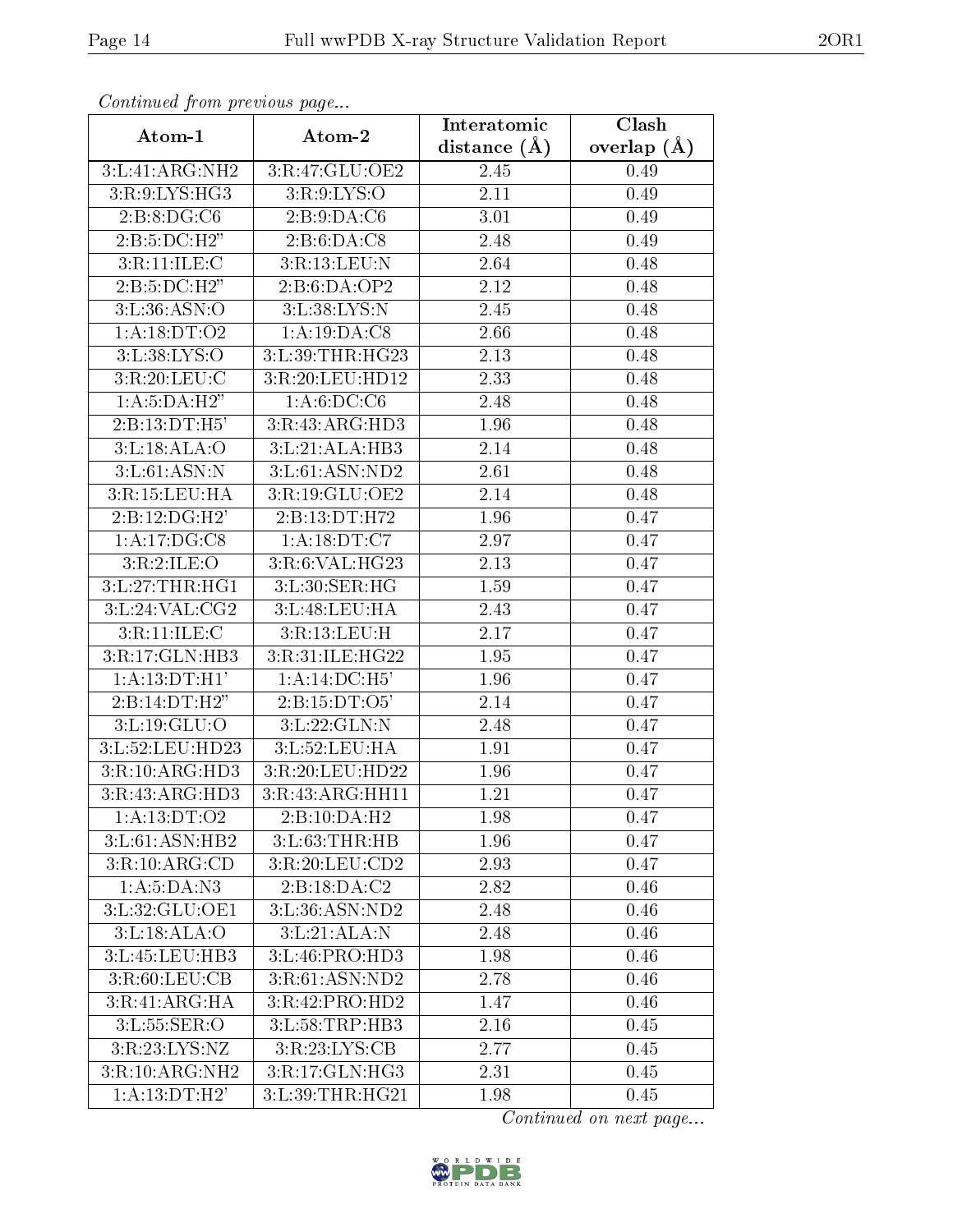| Continuea from previous page |                    | Interatomic    | Clash         |
|------------------------------|--------------------|----------------|---------------|
| Atom-1                       | Atom-2             | distance $(A)$ | overlap $(A)$ |
| 3:L:15:LEU:CD2               | 3:L:15:LEU:N       | 2.80           | 0.45          |
| 4:B:22:HOH:O                 | 3:R:44:PHE:HD2     | 1.99           | 0.45          |
| 3:R:60:LEU:HB2               | 3:R:61:ASN:ND2     | 2.31           | 0.45          |
| 3:L:9:LYS:HD2                | 3:L:54:VAL:HG11    | 1.98           | 0.45          |
| 4:B:25:HOH:O                 | 3:L:43:ARG:HD3     | 2.17           | 0.45          |
| 3:L:3:SER:HA                 | 3:L:6:VAL:HG13     | 1.99           | 0.44          |
| 3: L:51: ALA: C              | 3: L: 53: GLY: H   | 2.20           | 0.44          |
| 2:B:18:DA:H2"                | 2:B:19:DC:C6       | 2.52           | 0.44          |
| 3:L:24:VAL:CG1               | 3:L:26:THR:CG2     | 2.91           | 0.44          |
| 3: L:58:TRP:O                | 3:L:62:GLY:HA2     | 2.18           | 0.44          |
| 2:B:17:DT:H2"                | 2:B:18:DA:OP2      | 2.18           | 0.43          |
| 3: L: 23: LYS:C              | 3: L: 23: LYS: HD2 | 2.38           | 0.43          |
| 3:L:44:PHE:HD2               | 4:L:82:HOH:O       | 2.02           | 0.43          |
| 3:R:32:GLU:CG                | 3:R:36:ASN:HD21    | 2.23           | 0.43          |
| 3:L:13:LEU:CD1               | 3:L:52:LEU:HD23    | 2.49           | 0.43          |
| 3: L: 1: SER: O              | 3: L: 5: ARG:HG3   | 2.19           | 0.43          |
| 1: A: 11: DT: O5'            | 1: A:11:DT:H2'     | 2.19           | 0.42          |
| 3:L:45:LEU:N                 | 3:L:46:PRO:CD      | 2.82           | 0.42          |
| 2: B: 5: DC: C2'             | 2: B:6:DA:CS       | 3.03           | 0.42          |
| 3:R:60:LEU:CB                | 3:R:61:ASN:HD22    | 2.32           | 0.42          |
| 3:L:50:SER:OG                | 3:L:51:ALA:N       | 2.53           | 0.42          |
| 3: L: 43: ARG: NH2           | 4: L: 75: HOH: O   | 2.24           | 0.42          |
| 3: L:60: LEU:H               | 3:L:60:LEU:HG      | 1.27           | 0.42          |
| 3:L:2:ILE:CD1                | 3:L:2:ILE:N        | 2.74           | 0.42          |
| 3:R:20:LEU:O                 | 3:R:20:LEU:HD12    | 2.20           | 0.42          |
| 3:R:48:LEU:CD1               | 3:R:52:LEU:CD1     | 2.97           | 0.42          |
| 3:L:44:PHE:O                 | 3:L:48:LEU:HB3     | 2.19           | 0.42          |
| 3:R:52:LEU:HD12              | 3:R:59:LEU:HD21    | 2.02           | 0.42          |
| 3:L:38:LYS:O                 | 3:L:38:LYS:HE3     | 2.20           | 0.41          |
| 1:A:13:DT:H2'                | 1: A: 13: DT: O5'  | 2.20           | 0.41          |
| 3: L: 19: GLU: O             | 3: L: 22: GLN: HB3 | 2.20           | 0.41          |
| 2:B:15:DT:H72                | 3:R:29:GLN:CD      | 2.41           | 0.41          |
| 2:B:18:DA:H2"                | 2:B:19:DC:H6       | 1.86           | 0.41          |
| 3:L:15:LEU:HG                | 3:L:15:LEU:H       | 1.56           | 0.41          |
| 3:L:40:LYS:HE2               | 3:L:40:LYS:HB3     | 1.74           | 0.41          |
| 3:L:58:TRP:HE3               | 3:L:59:LEU:HD23    | 1.86           | 0.41          |
| 3: L: 50: SER: O             | 3: L: 51: ALA: O   | 2.39           | 0.40          |
| 3:L:42:PRO:C                 | 3:L:44:PHE:H       | 2.25           | 0.40          |
| 3:L:58:TRP:CE3               | 3:L:59:LEU:HD23    | 2.57           | 0.40          |
| 3:L:1:SER:H2                 | 3:L:5:ARG:NH1      | 2.19           | 0.40          |
| 3:L:41:ARG:HH21              | 3:R:46:PRO:HG2     | 1.86           | 0.40          |

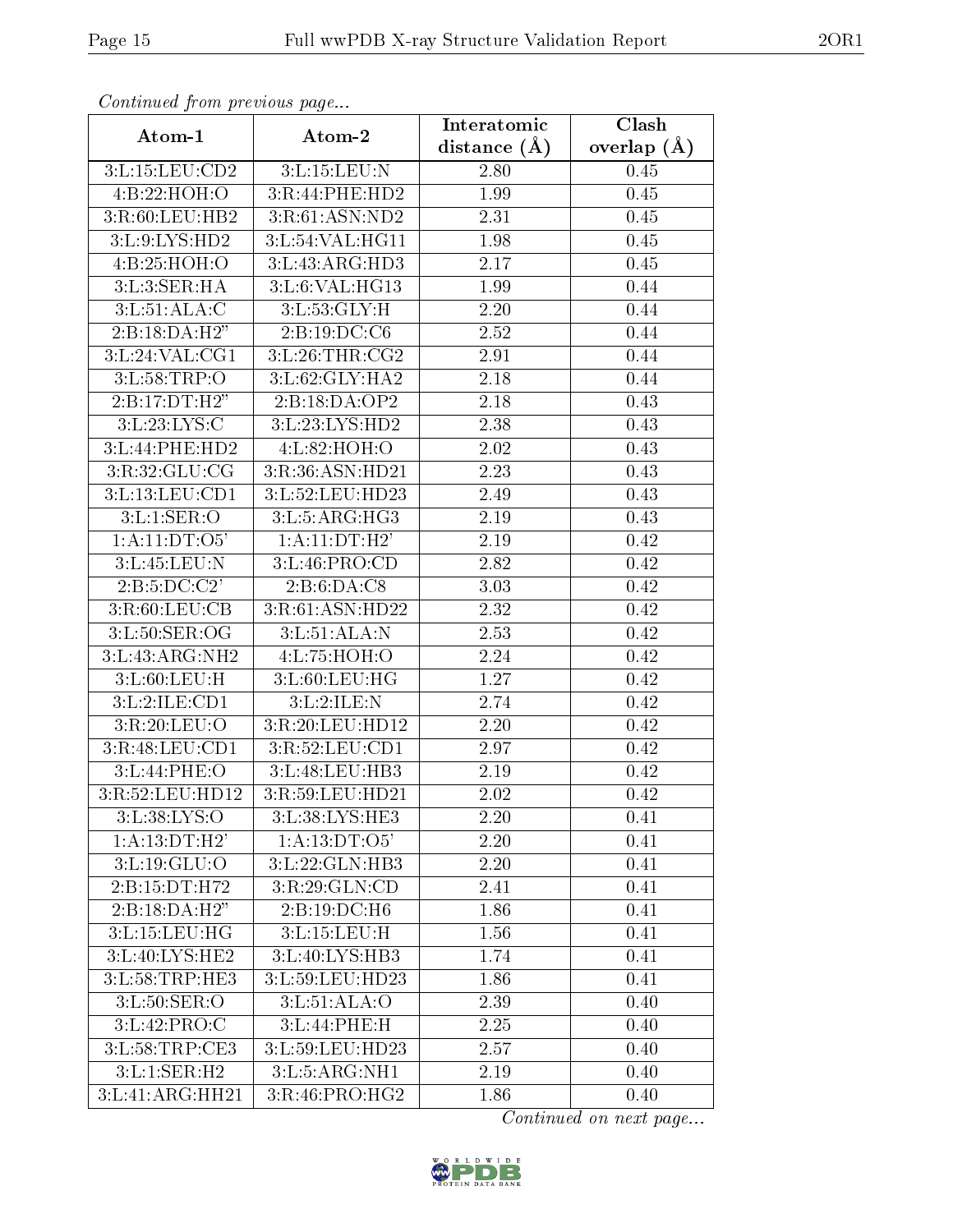| Continued from previous page |                    |                               |                        |
|------------------------------|--------------------|-------------------------------|------------------------|
| Atom-1                       | Atom-2             | Interatomic<br>distance $(A)$ | Clash<br>overlap $(A)$ |
| 3:L:45:LEU:N                 | 3: L: 46: PRO: HD2 | 237                           | .40                    |

Continued from previous page

All (1) symmetry-related close contacts are listed below. The label for Atom-2 includes the symmetry operator and encoded unit-cell translations to be applied.

| Atom-1      | Atom-2         | Interatomic<br>distance $(A)$ | `lash<br>overlap $(A)$ |
|-------------|----------------|-------------------------------|------------------------|
| 1:A:1:DA:N1 | 2:B:1:DT:O4[1] | 1.95                          |                        |

3:R:32:GLU:OE1 | 3:R:36:ASN:ND2 | 2.55 | 0.40

#### 5.3 Torsion angles (i)

#### 5.3.1 Protein backbone  $(i)$

In the following table, the Percentiles column shows the percent Ramachandran outliers of the chain as a percentile score with respect to all X-ray entries followed by that with respect to entries of similar resolution.

The Analysed column shows the number of residues for which the backbone conformation was analysed, and the total number of residues.

| Mol | Chain | Analysed         | Favoured   | Allowed    | $\mid$ Outliers $\mid$ | Percentiles                      |
|-----|-------|------------------|------------|------------|------------------------|----------------------------------|
| 3   |       | $61/69$ $(88\%)$ | $36(59\%)$ | 15 $(25%)$ | $10(16\%)$             | $\boxed{0}$ $\boxed{0}$          |
| 3   | R     | $61/69$ $(88\%)$ | 44 (72\%)  | $13(21\%)$ | 4(7%)                  | $\boxed{1}$<br>$\mathbf{I}$      |
| All | All   | $122/138$ (88\%) | $80(66\%)$ | 28(23%)    | $14(12\%)$             | $\boxed{0}$<br>$\lceil 0 \rceil$ |

All (14) Ramachandran outliers are listed below:

| Mol | Chain | Res | Type                 |
|-----|-------|-----|----------------------|
| 3   | Τ,    | 19  | $\operatorname{GLU}$ |
| 3   | Ь     | 13  | LEU                  |
| 3   | L     | 37  | $\rm GLY$            |
| 3   | L     | 52  | LEU                  |
| 3   | R     | 27  | $\rm THR$            |
| 3   | L     | 4   | SER                  |
| 3   | L     | 12  | <b>GLN</b>           |
| 3   | L     | 51  | ALA                  |
| 3   | R     | 51  | ALA                  |
| 3   | L     | 17  | <b>GLN</b>           |
| 3   |       | 35  | GLU                  |

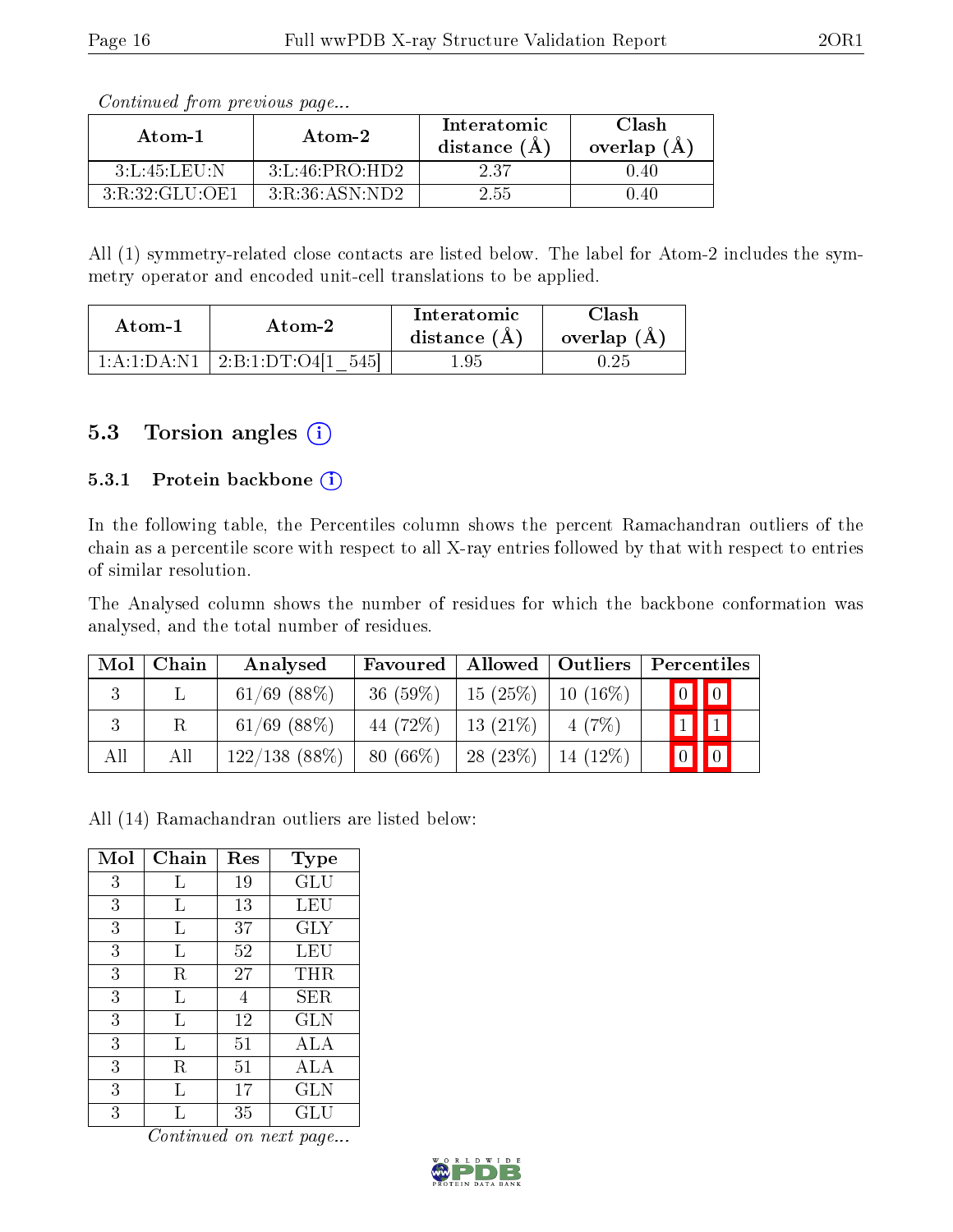Continued from previous page...

| $\operatorname{Mol}$ | Chain | $\operatorname{Res}% \left( \mathcal{N}\right) \equiv\operatorname{Res}(\mathcal{N}_{0})\cap\mathcal{N}_{1}$ | $_{\rm Type}$ |
|----------------------|-------|--------------------------------------------------------------------------------------------------------------|---------------|
|                      |       | 58                                                                                                           |               |
|                      |       | 57                                                                                                           |               |
|                      |       | 56                                                                                                           |               |

#### 5.3.2 Protein sidechains (i)

In the following table, the Percentiles column shows the percent sidechain outliers of the chain as a percentile score with respect to all X-ray entries followed by that with respect to entries of similar resolution.

The Analysed column shows the number of residues for which the sidechain conformation was analysed, and the total number of residues.

| Mol | Chain | Analysed        | Rotameric   | <b>Outliers</b> |  | Percentiles                                                      |  |
|-----|-------|-----------------|-------------|-----------------|--|------------------------------------------------------------------|--|
|     |       | $54/60$ (90%)   | 40 $(74\%)$ | 14 $(26\%)$     |  | $\boxed{0}$ $\boxed{1}$                                          |  |
| 3   |       | $54/60$ (90%)   | 36 $(67%)$  | $18(33\%)$      |  | $\begin{bmatrix} 0 \\ 0 \\ 0 \\ 0 \\ 0 \\ 0 \\ 0 \\ 0 \\ 0 \\ 0$ |  |
| All | All   | $108/120(90\%)$ | 76 (70\%)   | $32(30\%)$      |  | $\boxed{0}$                                                      |  |

All (32) residues with a non-rotameric sidechain are listed below:

| Mol            | Chain                   | Res                        | Type                            |
|----------------|-------------------------|----------------------------|---------------------------------|
| $\overline{3}$ | Г                       | $\mathbf{1}$               | SER                             |
| 3              | L                       | $\overline{2}$             | ILE                             |
| 3              | Г                       | 3                          | ${\rm SER}$                     |
| $\overline{3}$ | $\overline{L}$          | $\overline{4}$             | ${\rm SER}$                     |
| 3              | $\Gamma$                | $\overline{6}$             | <b>VAL</b>                      |
| $\overline{3}$ | $\overline{\mathrm{L}}$ | $\overline{8}$             | <b>SER</b>                      |
| 3              | $\Gamma$                | 15                         | LEU                             |
| $\overline{3}$ | $\overline{\mathrm{L}}$ | 23                         | $\overline{\text{LYS}}$         |
| $\overline{3}$ | $\overline{L}$          | $\overline{3}\overline{2}$ | GLU                             |
| 3              | $\overline{\mathrm{L}}$ | 38                         | <b>LYS</b>                      |
| $\overline{3}$ | $\overline{\mathrm{L}}$ | 40                         | $\overline{\text{L} \text{YS}}$ |
| 3              | $\overline{\mathrm{L}}$ | 45                         | LEU                             |
| $\overline{3}$ | $\overline{\mathrm{L}}$ | 60                         | $\overline{\text{LEU}}$         |
| 3              | L                       | 61                         | <b>ASN</b>                      |
| 3              | $\rm R$                 | $\mathbf{1}$               | $\rm{SER}$                      |
| 3              | $\overline{\mathrm{R}}$ | $\overline{2}$             | <b>ILE</b>                      |
| 3              | $\rm R$                 | 3                          | $\rm{SER}$                      |
| $\overline{3}$ | $\overline{\mathrm{R}}$ | $\overline{9}$             | $\overline{\text{LYS}}$         |
| 3              | R                       | 12                         | <b>GLN</b>                      |
| 3              | R                       | 13                         | LEU                             |

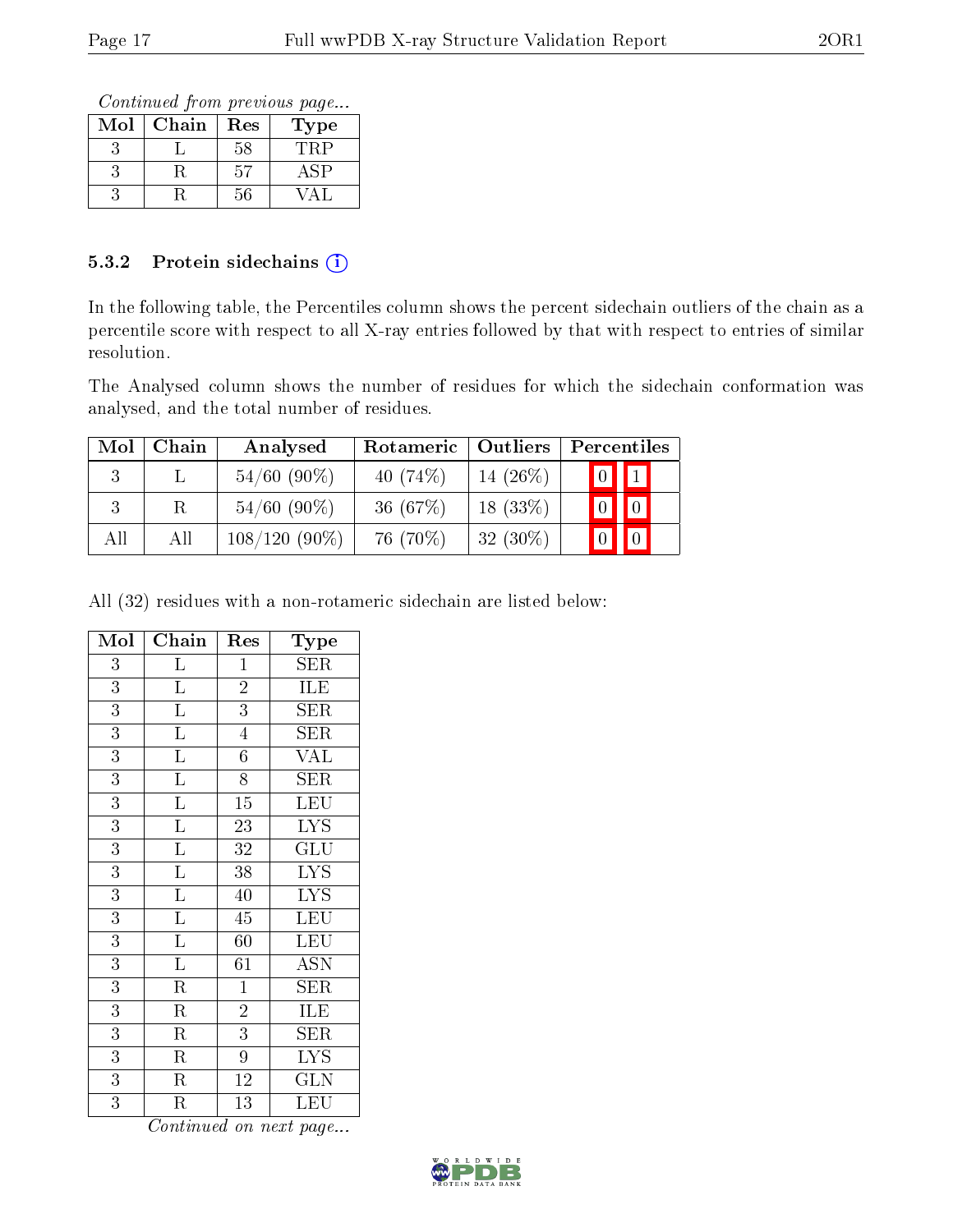| Mol | Chain       | Res | Type                 |
|-----|-------------|-----|----------------------|
| 3   | R           | 17  | GLN                  |
| 3   | R           | 19  | GLU                  |
| 3   | $\rm R$     | 22  | <b>GLN</b>           |
| 3   | $\mathbf R$ | 23  | <b>LYS</b>           |
| 3   | R           | 27  | <b>THR</b>           |
| 3   | R           | 33  | <b>GLN</b>           |
| 3   | R           | 43  | $\rm{ARG}$           |
| 3   | R           | 45  | LEU                  |
| 3   | R           | 48  | LEU                  |
| 3   | R           | 50  | SER                  |
| 3   | R           | 56  | VAL                  |
| 3   | R           | 61  | $\operatorname{ASN}$ |

Some sidechains can be flipped to improve hydrogen bonding and reduce clashes. All (8) such sidechains are listed below:

| Mol | Chain | Res | <b>Type</b> |
|-----|-------|-----|-------------|
| 3   | L     | 33  | <b>GLN</b>  |
| 3   | L     | 36  | <b>ASN</b>  |
| 3   | L     | 61  | <b>ASN</b>  |
| 3   | R     | 12  | <b>GLN</b>  |
| 3   | R     | 22  | <b>GLN</b>  |
| 3   | R     | 28  | <b>GLN</b>  |
| 3   | R     | 36  | <b>ASN</b>  |
| 3   |       |     | <b>ASN</b>  |

#### 5.3.3 RNA [O](https://www.wwpdb.org/validation/2017/XrayValidationReportHelp#rna)i

There are no RNA molecules in this entry.

#### 5.4 Non-standard residues in protein, DNA, RNA chains (i)

There are no non-standard protein/DNA/RNA residues in this entry.

#### 5.5 Carbohydrates  $(i)$

There are no carbohydrates in this entry.

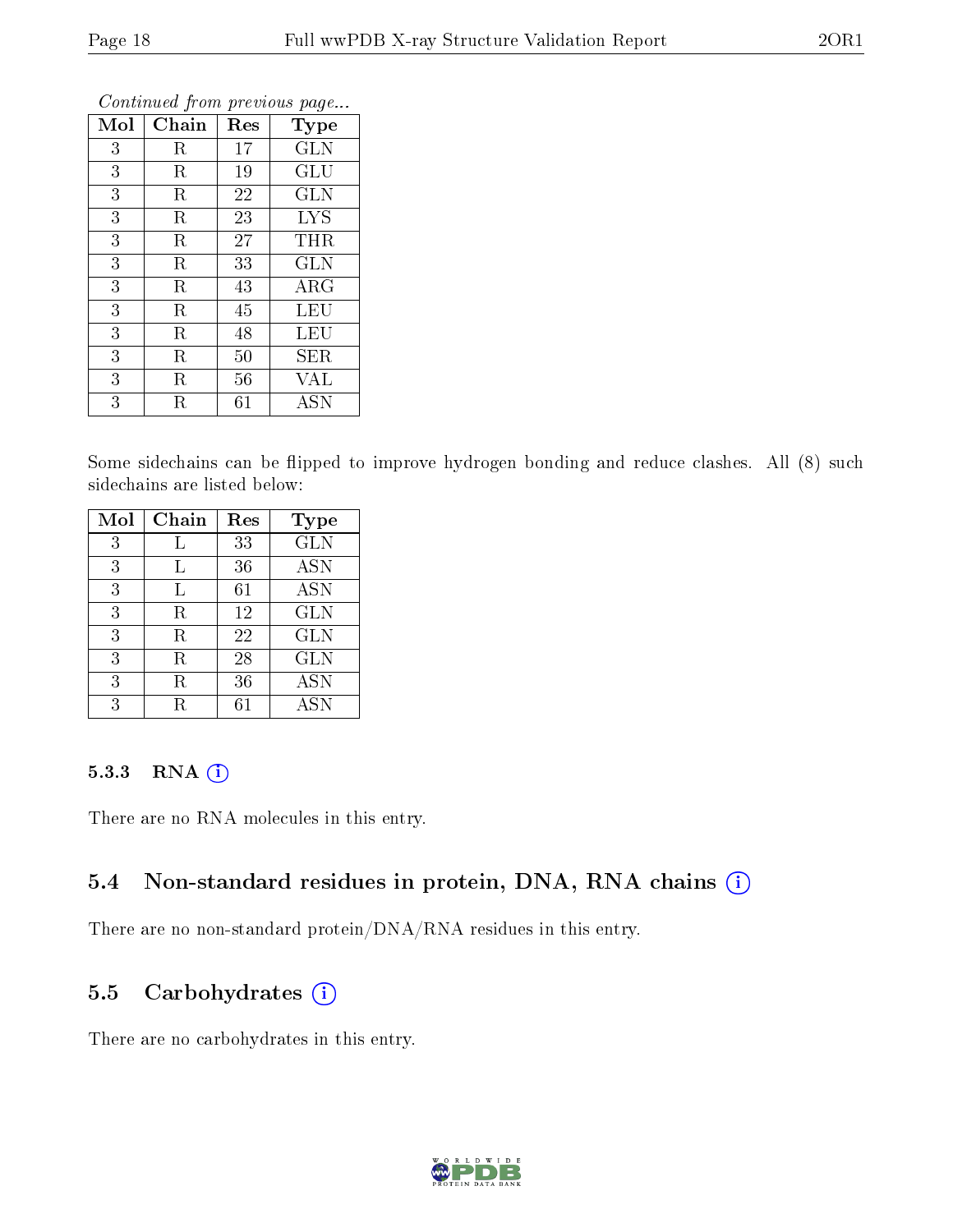## 5.6 Ligand geometry (i)

There are no ligands in this entry.

## 5.7 [O](https://www.wwpdb.org/validation/2017/XrayValidationReportHelp#nonstandard_residues_and_ligands)ther polymers (i)

There are no such residues in this entry.

## 5.8 Polymer linkage issues (i)

There are no chain breaks in this entry.